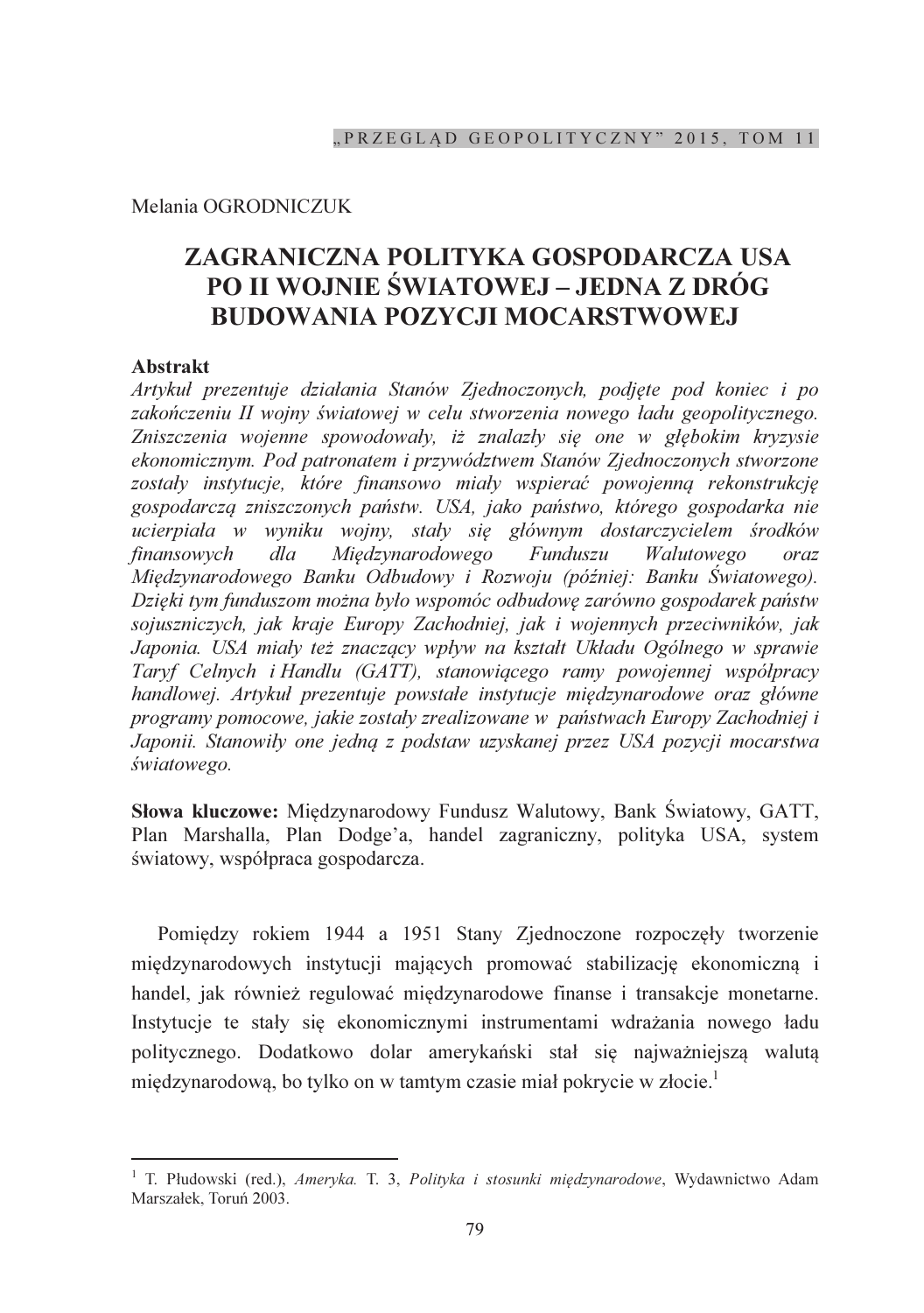USA postanowiły dać pokonanym w wojnie Niemcom możliwość ekonomicznej odbudowy i powrotu do społeczności międzynarodowej. Przyjęto następującą strategie: Europa uznaje przewodnictwo USA, które z kolei biorą pod uwagę potrzeby Europy. Istniała bowiem obawa, że bez istnienia takiej zewnętrznej trzeciej siły niektóre z państw europejskich nie byłyby w stanie współpracować ze soba bezpośrednio po wojnie (na przykład Francja i Niemcy).

Koncepcie równowagi sił postanowiono zastanić porzadkiem miedzynarodowym opartym o miedzynarodowe instytucje, kierowane na podstawie wielostronnych porozumień pomiędzy państwami członkowskimi. Uważano bowiem, że wojna światowa była wynikiem zamkniecia się państw/bloków państw, odseparowania, konkurowania o źródła ekonomicznego wzrostu (jak zasoby naturalne). Zatem postanowiono postawić na współprace, wolny handel, poszanowanie praw człowieka. Oczywiście nie bezinteresownie – swobodny dostęp do europejskich rynków miał ogromne znaczenie dla rozwoju amerykańskiej gospodarki narodowej.<sup>2</sup>

#### Bretton Woods i powstanie Banku Światowego i Międzynarodowego Funduszu Walutowego oraz organizacja powojennego handlu miedzvnarodowego w ramach GATT

W dniach od 1 do 22 lipca 1944 roku w Bretton Woods (New Hampshire) odbyła się Walutowo-Finansowa Konferencja Narodów Zjednoczonych (United Nations Monetary and Financial Conference)<sup>3</sup>, dotycząca określenia zasad powojennej rekonstrukcji oraz stworzenia powojennego ładu finansowego. Wzięły w niej udział 44 państwa<sup>4</sup>. Jako obserwatorzy wystąpili przedstawiciele różnych instytucji międzynarodowych: Ligi Narodów, Międzynarodowej Organizacji Pracy, Tymczasowej Komisji Narodów Zjednoczonych ds. Wyżywienia i Rolnictwa, Organizacji Narodów Zjednoczonych do Spraw Pomocy i Odbudowy. Przewodniczącym konferencji został Henry Morgenthau Jr. Głównym przedmiotem dyskusji podczas konferencji było ustalenie zasad i procedur, określenie

<sup>&</sup>lt;sup>2</sup> S. Fabbrini, America And Its Critics. Virtues and Vices of the Democratic Hyperpower, Polity Press, Malden (MA) 2008, s. 143-146.

B. J. Eichengreen, Globalizing Capital: A History of International Monetary System, Princeton University Press, Princeton (NJ) 2008, s. 91-133.

<sup>&</sup>lt;sup>4</sup> Australia, Belgia, Boliwia, Brazylia, Kanada, Chile, Chiny, Kolumbia, Kostaryka, Kuba, Czechosłowacja, Dominikana, Ekwador, Egipt, Salwador, Etiopia, Francja, Grecja, Gwatemala, Haiti, Honduras, Islandia, Indie, Iran, Irak, Liberia, Luxemksurg, Meksyk, Holandia, Nowa Zelandia, Nikaragua, Norwegia, Panama, Paragwaj, Peru, Filipiny, Polska, Unia Południowoafryańska, ZSRR, Wielka Brytania, USA, Urugwaj, Wenezuela, i Jugosławia.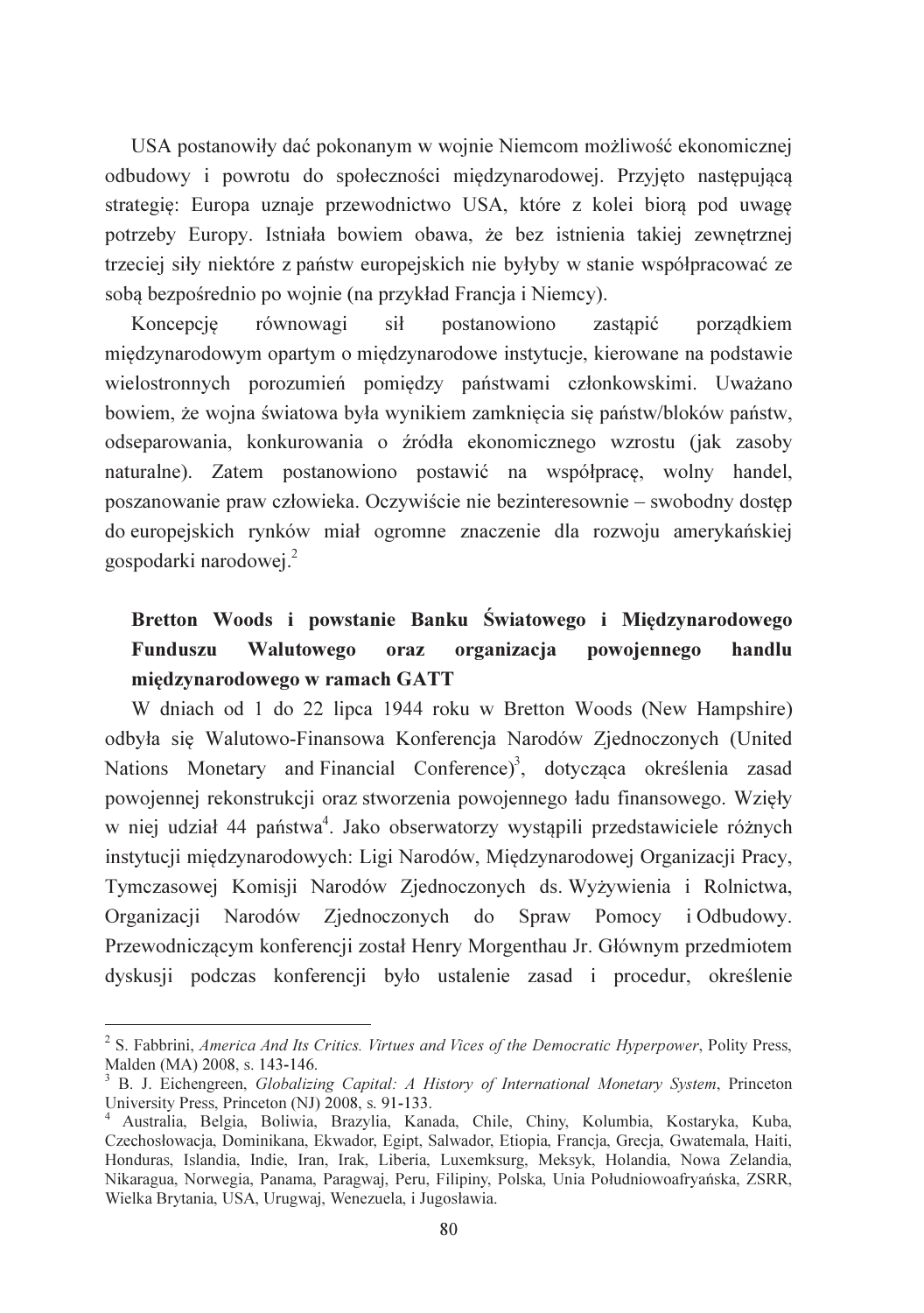i powołanie instytucji, które beda regulować nowy międzynarodowy system finansowy.<sup>5</sup> Jak podkreślał Keynes utworzenie banku o zasięgu światowym było "sprawą najpilniejszą i najwyższej wagi". A drugą z najważniejszych kwestii, które miała zostać ustalona podczas konferencji, było zawarcie porozumienia pozwalającego na stworzenie funduszu o wartości 8 miliardów dolarów, który przyczyni się do ustabilizowania międzynarodowych kursów walut.<sup>6</sup>

Stany Zjednoczone to państwo, które podczas konferencji miało oczywista najsilniejsza pozycje. Przemysł, który nie dość, że nie ucierpiał w wyniku działań wojennych, to zanotował rozwój produkując na potrzeby wojny, był najbardziej konkurencyjny. Niskie bezrobocie stanowiło o stabilnej sytuacji wewnętrznej. Duże rezerwy złota, w połączeniu z mocną pozycją USA jako kredytodawcy dla gospodarki światowej, powodowały, iż nie obawiano się, że międzynarodowe przepływy kapitału narusza stabilność dolara. Przedstawiciele amerykańscy mogli się więc skupić na forsowaniu polityki rozwoju systemu handlu światowego – preferencyjnego i swobodnego.<sup>7</sup>

Głównymi aktorami na scenie obrad były więc Stany Zjednoczone, ale także Wielka Brytania – osłabione Imperium Brytyjskie, które zaczynało zmagać się z problemem rozpadu. Oba mocarstwa walczyły o zachowanie i powiększanie swojego udziału w rynkach światowych. W rezultacie jednak Waszyngton osiągnał wszystko, czego chciał, w każdej kwestii, i to bez poniesienia politycznych kosztów własnych. Nawet w przypadku, gdy brytyjska delegacja nalegała, by siedziby instytucji utworzonych w wyniku ustaleń z konferencji zostały umieszczone w innym państwie niż USA, negocjatorzy usłyszeli od Amerykanów, że ta kwestia nie podlega negocjacjom. Kongres oraz kapitał finansowy USA wprowadzany do tych instytucji dyktowały warunki.<sup>8</sup>

W wyniku ustaleń podjętych podczas konferencji przede wszystkim powołano do życia dwie instytucje: Międzynarodowy Bank Odbudowy i Rozwoju (International Bank for Reconstruction and Development - IBRD) oraz Międzynarodowy Fundusz Walutowy (Intenational Monetary Fund - IMF).

<sup>&</sup>lt;sup>5</sup> B. H. Beckhart, *The Bretton Woods Proposal for an International Monetary Fund*, "Political Science Quarterly", Vol. 59, No. 4 (Dec., 1944), s. 489-528, Published by: The Academy of Political Science.

<sup>&</sup>lt;sup>6</sup> Thomas Furlong, Keynes Tells Parley World Bank Is Needed: White Heads Major Commission, "Chicago Daily Tribune", Jul 4, 1944, s. 21.

<sup>&</sup>lt;sup>7</sup> B. Eichengreen, *Hegemonic Stability Theories of the International Monetary System*, [w:] R. Bryant (red.), Can Nations Agree? Essays on International Economic Cooperation, The Brookings Institution, Washington (DC) 1989, s. 255-298.

<sup>&</sup>lt;sup>8</sup> F. F. Clairmont, *The Grand Malediction: Bretton Woods in Retrospect*, "Economic and Political Weekly", Oct. 15, 1994, Vol. 29, No. 42, s. 2727-2730.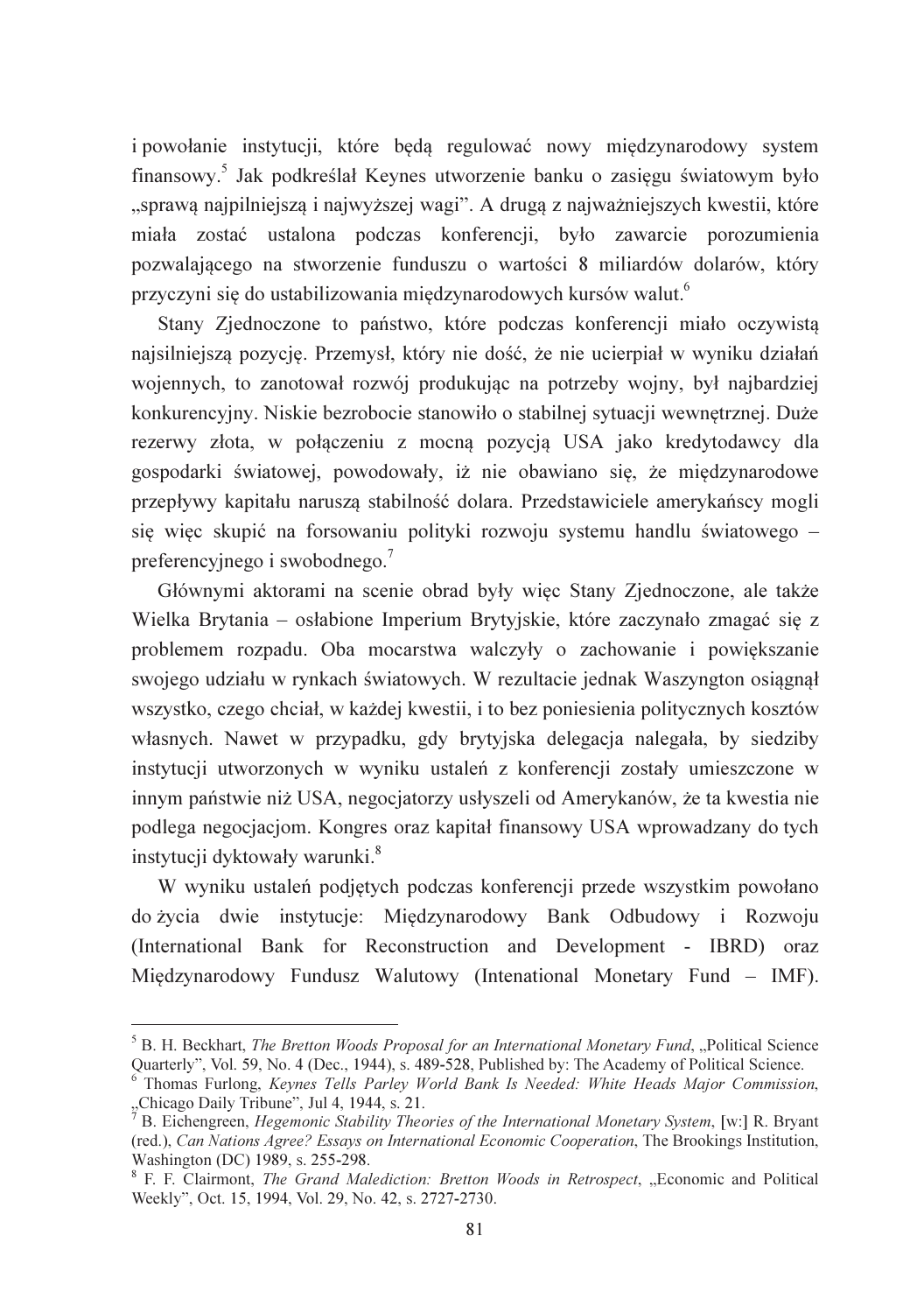Kolejnymi ważnymi decyzjami były m. in.<sup>9</sup>: powierzenie Stanom Zjednoczonym zadania publikacji Aktu Końcowego oraz innych dokumentów z konferencji; zlecenie rządowi amerykańskiemu przechowywania Articles of Agreement of the International Monetary Fund; powierzenie rządowi USA zadania pobierania i utrzymywania na specjalnym koncie depozytowym MFW środków w złocie lub dolarach amerykańskich oraz przekazywanie tych środków Radzie Zarządzającej Funduszu: jak najszybsza likwidacja Bank for International Settlements<sup>10</sup>; wsparcie dla Narodów Zjednoczonych w ich działaniach na rzecz ujawniania, segregowania, kontrolowania i odpowiedniego rozporządzania majatkiem wrogiego państwa, a  $na$ ochrony zagrabionych przez wrogie także rzecz państwo dóbr przed zniszczeniem, identyfikacji prawowitych właścicieli tych dóbr oraz ich zwrotu.

Miedzynarodowy Bank Odbudowy i Rozwoju (IBRD), jak bezpośrednio po konferencii informował *Washington Post*, zgodnie ze zwoja nazwa powstał aby wspomagać finansowanie odbudowy oraz rozwoju przemysłowego dla państw, które po II wojnie światowej najbardziej potrzebują zagranicznego kapitału do podźwignięcia się z poniesionych strat.<sup>11</sup> Pomoc miała być dostarczana poprzez wyspecjalizowane agencje, jak UNRRA, w postaci bezpośrednich wypłat środków finansowych oraz dostaw dóbr. Dodatkowo ważne było, aby zachecić instytucje prywatne do inwestowania (w postaci pożyczek i kredytów) ich funduszy w powojenną odbudowę. Miało się to stać między innymi poprzez gwarancje udzielane prywatnym pożyczkodawcom i agencjom kredytowym, dla których Bank nie miał być konkurencją, a jedynie uzupełnieniem czy wsparciem dla działalności. $^{12}$ 

<sup>&</sup>lt;sup>9</sup> Departement of State (Ed.). United Nations Monetary and Financial Conference: Bretton Woods, Final act and related documents, New Hampshire, July 1 to July 22, 1944, United States Government Printing Office.

Washington (D.C) 1944, s. 121 (http://www.cvce.eu/obj/final act of the bretton woods conference 22 july 1944-en-2520351c-0e91-4399-af63-69e4b33ef17a.html, dostęp: 17.08.2012)

<sup>&</sup>lt;sup>10</sup> Bank for International Settlements (BIS) – założony w roku 1930 w wyniku konferencji w Hadze, z siedziba w Bazylei, jest najstarszym bankiem miedzynarodowym. Poczatkowo zajmował sie reparacjami wojennymi nałożonymi na Niemcy Traktatem Wersalskim. Ostatecznie nie został zlikwidowany po konferencji w Bretton Woods. W latach późniejszych stał się forum dla współpracy szefów banków centralnych wielu krajów świata, które posiadają w BIS swoje udziały. Bank brał udział we wdrażaniu systemu z Bretton Woods, a także na przykład dostarczał funduszy na różne programy stabilizacyjne realizowane przez MFW. (http://www.bis.org/about/history.htm?l=2, dostep:  $16.08.2012$ ).

<sup>&</sup>lt;sup>11</sup> J. Bilski, Międzynarodowy system walutowy, Państwowe Wydawnictwo Ekonomiczne, Warszawa 2005.

 $12$  World Bank, "The Washington Post", Jul 24, 1944, s. 8.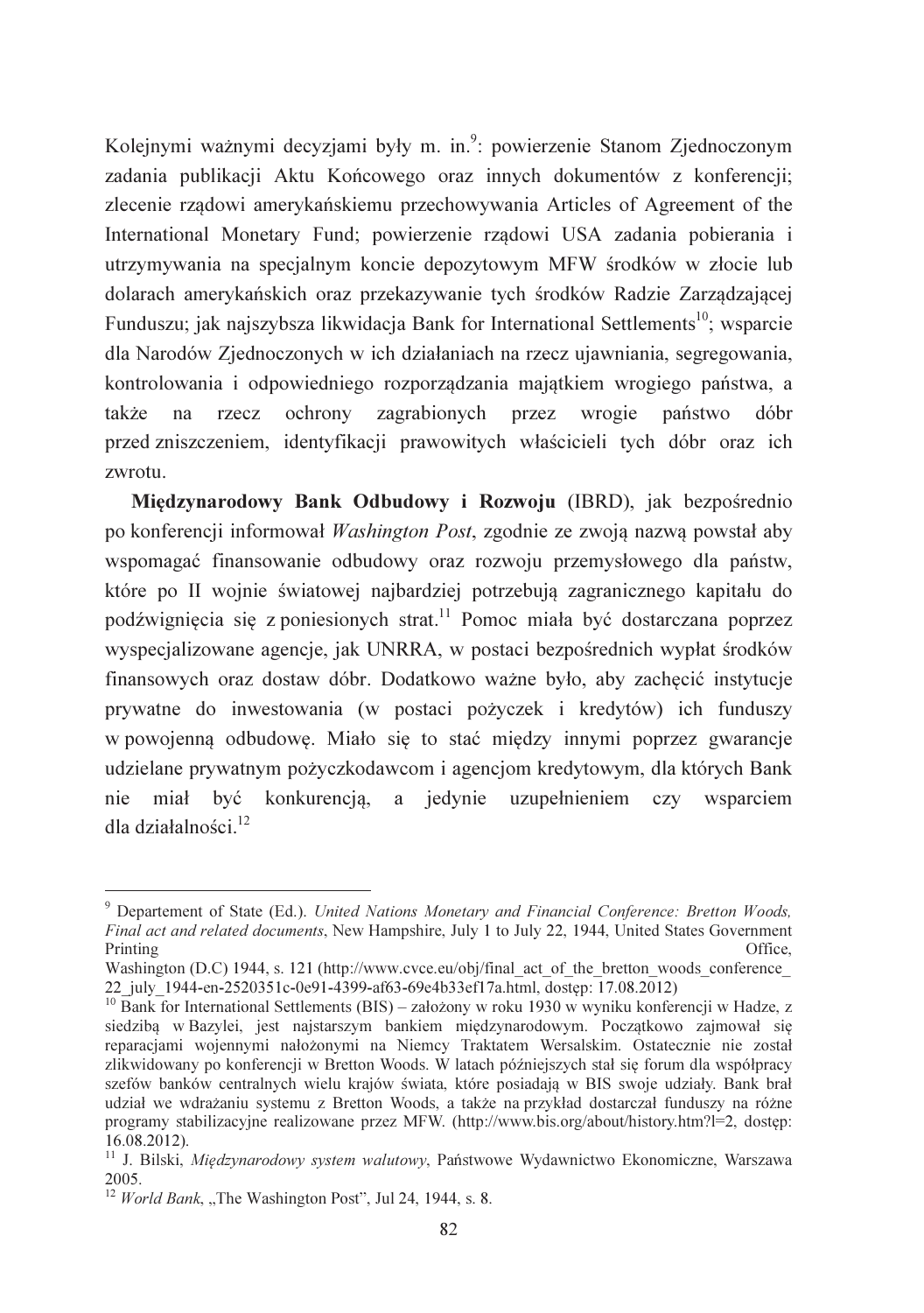Wraz z czterema innymi jednostkami IBRD tworzy obecnie system znany jako Bank Światowy (World Bank)<sup>13</sup>, który powstał w celu promowania ogólnoświatowego zrównoważonego rozwoju oraz zmniejszania ubóstwa na świecie. Zrzesza 188 państw członkowskich, a swoją siedzibę ma w Waszyngtonie.<sup>14</sup> W jego skład wchodzą organizacje<sup>15</sup>:

- IBRD - odpowiedzialny za udzielanie pożyczek i kredytów rządom państw o średnich lub niskich dochodach:

- International Development Association (IDA) – odpowiedzialne za udzielanie nieoprocentowanych pożyczek i grantów rządom najbiedniejszych państw;

- International Finance Corporation (IFC) – udzielająca pożyczek i wsparcia technicznego wcelu stymulowania rozwoju inwestycji w sektorze prywatnym krajów rozwijających się;

- Multilateral Investment Guarantee Agency (MIGA) – zapewniająca gwarancje finansowe wobec strat ponoszonych przez inwestorów w wyniku działania czynników pozaekonomicznych w krajach rozwijających się;

- International Centre for Settlement of Investment Disputes (ICSID) – zapewniające międzynarodową pomoc i arbitraż w rozstrzyganiu sporów inwestycyjnych<sup>16</sup>.

Pomoc Banku Światowego można uzyskać w szczególności w następujących obszarach: edukacja, zdrowie, administracja publiczna, infrastruktura, rozwój sektora finansowego i prywatnego, rolnictwo, ochrona środowiska naturalnego i zasobów naturalnych. Środki na projekty Bank uzyskuje ze składek swoich bogatych członków, spłat wcześniej udzielonych kredytów, obligacji emitowanych na rynek światowy, a także od międzynarodowych instytucji, banków komercyjnych, agencji kredytujących eksport oraz inwestorów z sektora  $prvwatnego.<sup>17</sup>$ 

<sup>&</sup>lt;sup>13</sup> D. Kopiński, J. Rymarczyk, *Działalność Banku Światowego i źródła jej finansowania*, [w:] J. Rymarczyk (red.), Miedzynarodowe Stosunki Gospodarcze, Polskie Wydawnictwo Ekonomiczne, Warszawa 2006, s. 326-327.

<sup>&</sup>lt;sup>14</sup> E. Chrabonszczewska, *Międzynarodowe organizacje finansowe*, Szkoła Główna Handlowa Oficyna Wydawnicza, Warszawa 2005.

<sup>&</sup>lt;sup>15</sup> Informacie na temat Banku Światowego także za oficialna strona internetowa: http://www.worldbank.org/ (dostep: 02.02.2013).

<sup>&</sup>lt;sup>16</sup> M. Wojtas, Rola i funkcje organizacji międzynarodowych we współczesnej gospodarce światowej, [w:] B. Mucha-Leszko (red.), Współczesna gospodarka światowa. Główne centra gospodarcze, Wydawnictwo Uniwersytetu Marii Curie-Skłodowskiej, Lublin 2005, s. 339-342.

<sup>&</sup>lt;sup>17</sup> R. Peet, Unholy Trinity: The IMF, World Bank and WTO, Zed Books Ltd., London 2009.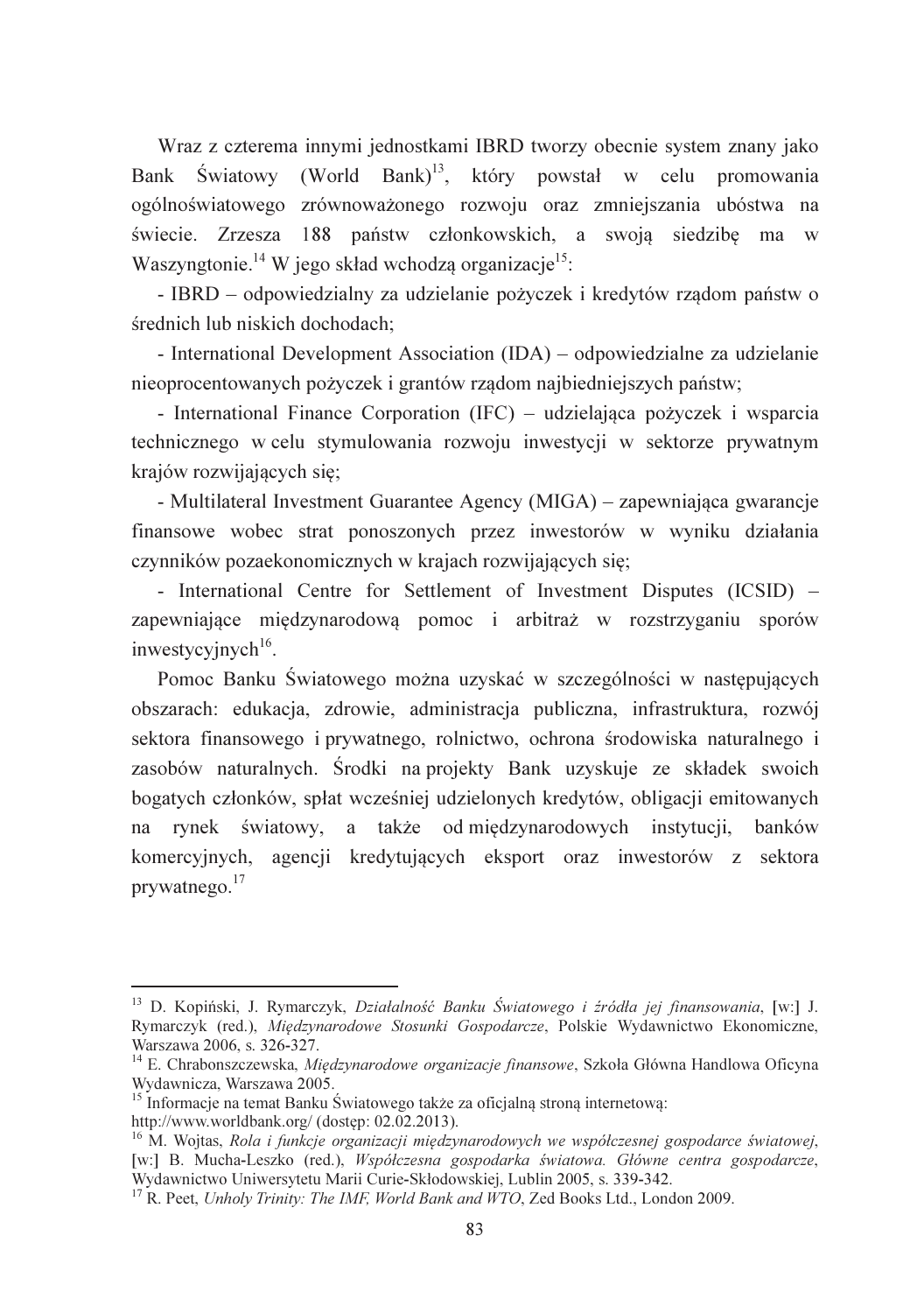Swoja działalność Bank rozpoczał w czerwcu 1946 roku, a jego siedziba znajduje się w Waszyngtonie.<sup>18</sup>

Międzynarodowy Fundusz Walutowy (MFW) powstał jako instytucja, która miała zarządzać miedzynarodowym systemem monetarnym<sup>19</sup> – systemem kursów wymiany oraz płatności międzynarodowych, który umożliwiałby państwom i ich obywatelom kupowanie dóbr i usług od siebie nawzajem.<sup>20</sup>

Celami MFW były:

- promowanie międzynarodowej współpracy finansowej w ramach instytucji dostarczającej narzędzi ułatwiających konsultacje i rozwiązywanie miedzynarodowych problemów monetarnych;
- · ułatwianie ekspansii oraz zrównoważonego wzrostu miedzynarodowego handlu, wspieranie promocji i utrzymywania wysokiego poziomu zatrudnienia i realnego dochodu oraz rozwoju zasobów wytwórczych;
- promowanie stabilizacji kursów walutowych, utrzymywanie uporządkowanej wymiany walut pomiędzy członkami w oparciu o porozumienia oraz unikanie deprecjacji walut wynikającej z rywalizacji;
- · wspieranie stworzenia wielostronnego systemu płatności oraz eliminowanie ograniczeń w wymianie walut, które hamują rozwój światowego handlu;
- zapewnienie źródła środków finansowych, które beda dostepne państwom członkowskim na określony czas i na konkretnych zasadach, które umożliwią im skorygowanie niedostosowania bilansu płatniczego bez konieczności uciekania się do kroków destrukcyjnych wobec krajowego lub międzynarodowego dobrobytu;
- · poprzez wymienione powyżej cele skrócenie czasu trwania oraz skali nierównowagi w międzynarodowych bilansach płatniczych członków Funduszu. $21$

Zgodnie z deklaracjami prezesów MFW państwa członkowskie miały korzystać ze środków Funduszu w celu stawienia czoła bieżącym deficytom w bilansie płatniczym<sup>22</sup>. Spłacanie tych pożyczek miało się odbywać w ciągu trzech do pięciu

<sup>22</sup> International Monetary Fund, Selected Decisions of the Executive Directors, Decision No. 71-2, s. 53 (https://www.imf.org/external/pubs/ft/sd/index.asp?decision=71-2, dostep: 18.08.2012).

<sup>&</sup>lt;sup>18</sup> K. Brzozowska, *Bank Światowy – historia, stan obecny i perspektywy rozwoju*, Część I, "Bank i kredyt", 2001, nr 7, s. 9.

<sup>&</sup>lt;sup>19</sup> M. Garritsen De Vries. *The IMF in a Changing World.* 1945-1985. International Monetary Fund. 1986, s. 3-82.

 $20$  Za oficialna strona internetowa MFW: www.imf.org (dostep: 02.02.2013).

<sup>&</sup>lt;sup>21</sup>Articles of Agreement of the International Monetary Fund, Article I – Purposes, Bretton Woods, July 22, 1944 (https://www.imf.org/external/pubs/ft/aa/, dostep: 18.08.2012).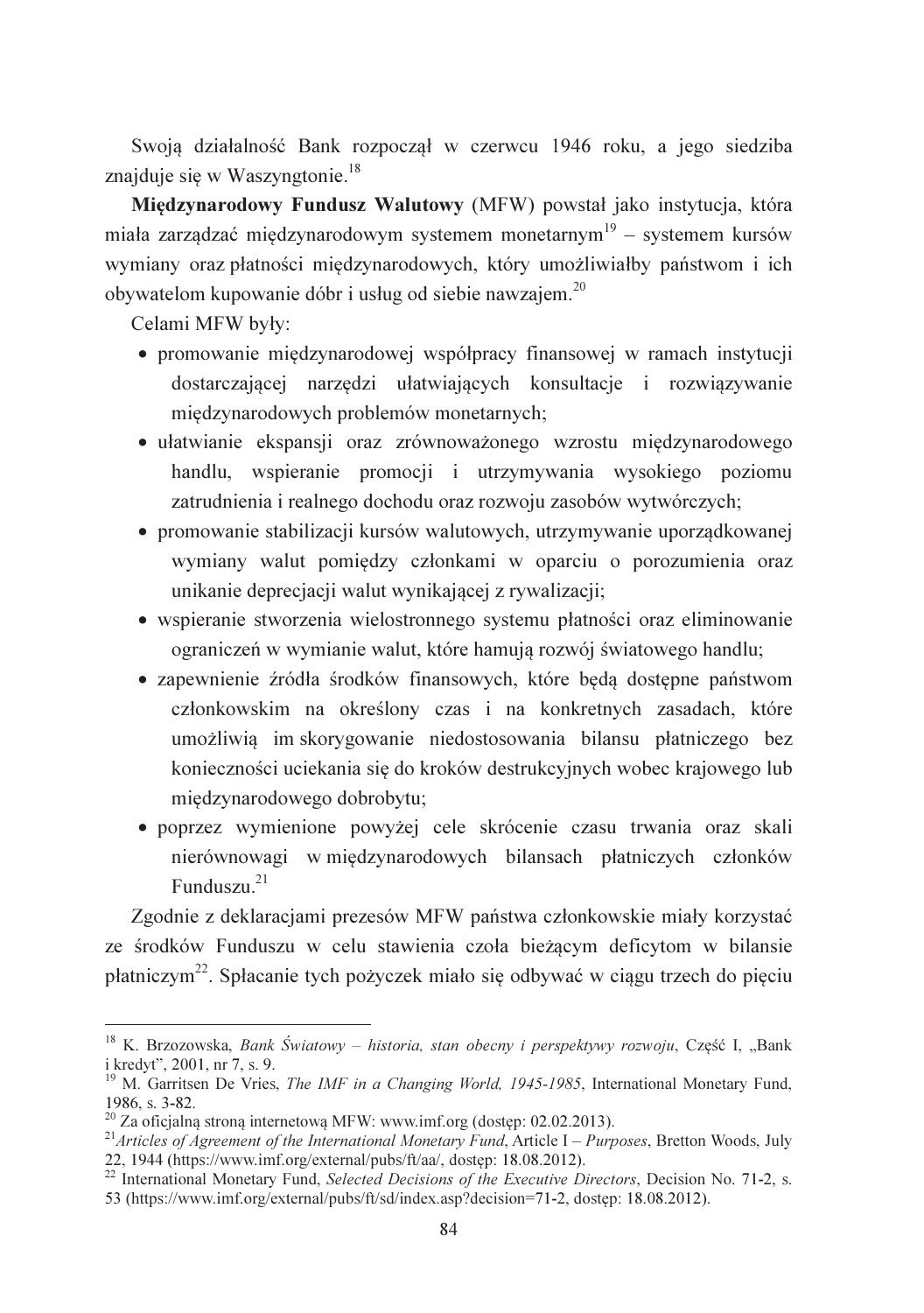$lat.^{23}$  Jak zostało zbadane, do roku 1972 kraje słabo rozwiniete<sup>24</sup> korzystały z "oferty" MFW jako źródła długoterminowego wsparcia dla rozwoju gospodarczego. Jednakże udział tych państw w wykorzystaniu środków Funduszu był, zarówno procentowo, jak i kwotowo, niewielki. Z kolei w znacznym stopniu korzystały z tych środków Wielka Brytania i Stany Zjednoczone, a czyniły to w celu zapobiegania długotrwałym kryzysom finansowym.<sup>25</sup>

Mechanizm działania Funduszu, który w zasadzie spełniał pod względem świadczenia usług finansowych bardziej rolę banku, był następujący: Gdy państwo potrzebowało pożyczki służącej stabilizacji swojej gospodarki, mogło aplikować do Funduszu i uzyskać kredyt. Pożyczki były udzielane w oparciu o system kwot. Każdemu państwu z 44, które brały udział w konferencji w Bretton Woods, a także państwu, które miałoby przystąpić do porozumienia w późniejszym czasie, miało przyznana pewną kwotę środków. Określenie tej kwoty dla danego państwa opierało się na analizie wielu czynników ekonomicznych dotyczących jego gospodarki. Kwota decydowała z jednej strony o wysokości składki odprowadzanej przez państwo do Funduszu, a z drugiej strony o skali możliwości skorzystania z jego zasobów finansowych. Składki miały być wpłacane przez państwa członkowskie częściowo złocie, ale w większości w walucie narodowej. Fundusz wspierał państwo pożyczające poprzez sprzedaż mu środków (waluty), które zostały wpłacone jako składka przez państwo kredytujące. I temu państwu pożyczkobiorca spłacał swój dług. Przydzielone kwoty określały równocześnie maksymalną kwotę, na jaką państwo może udzielić pożyczki w ramach Funduszu, a dla państw deficytowych wartość środków, jaka miały możliwość pożyczyć. Pożyczki w ramach MFW miały charakter krótkoterminowy i nie miały służyć unikaniu przez państwa podjęcia samodzielnych wysiłków na rzecz likwidacji przedłużającego się deficytu.<sup>26</sup>

<sup>&</sup>lt;sup>23</sup> International Monetary Fund, 1952 Annual Report of the International Monetary Fund, International Monetary Fund, Washington (D.C.) 1952, s. 88.

<sup>&</sup>lt;sup>24</sup> Zgodnie z klasyfikacją Narodów Zjednoczonych państwa podzielone zostały na trzy grupy: The Economic Class I Developed Market Countries (Belgia, Luksemburg, Kanada, Niemcy, Francia, włochy, Japonia, Holandia, Szwecja, Szwajcaria, Wielka Brytania, Stany Zjednoczone), The Economic Class I Other High Income Countries (Australia, Austria, Dania, Finlandia, Grecja, Islandia, Irlandia, Nowa Zelandia, Norwegia, Portugalia, Południowa Afryka, Hiszpania, Turcja, Jugosławia), the Economic Class II (pozostałe kraje). (United Nations, *Monthly Bulletin of Statistics*, May, 1968, s.  $102 - 107$ ).

<sup>&</sup>lt;sup>25</sup> H. R. Granade, *The Use of International Monetary Fund Facilities by Different Groups of Countries* 1952-1971, "Southern Economic Journal", Oct., 1972, Vol. 39, No. 2, s. 295-297, Published by: Southern Economic Association.

<sup>&</sup>lt;sup>26</sup> C. Gutt, *The International Monetary Fund and Its Functions*, "Proceedings of the Academy of Political Science", Jan., 1947, Vol. 22, No. 2, Developing a Working International Order: Political,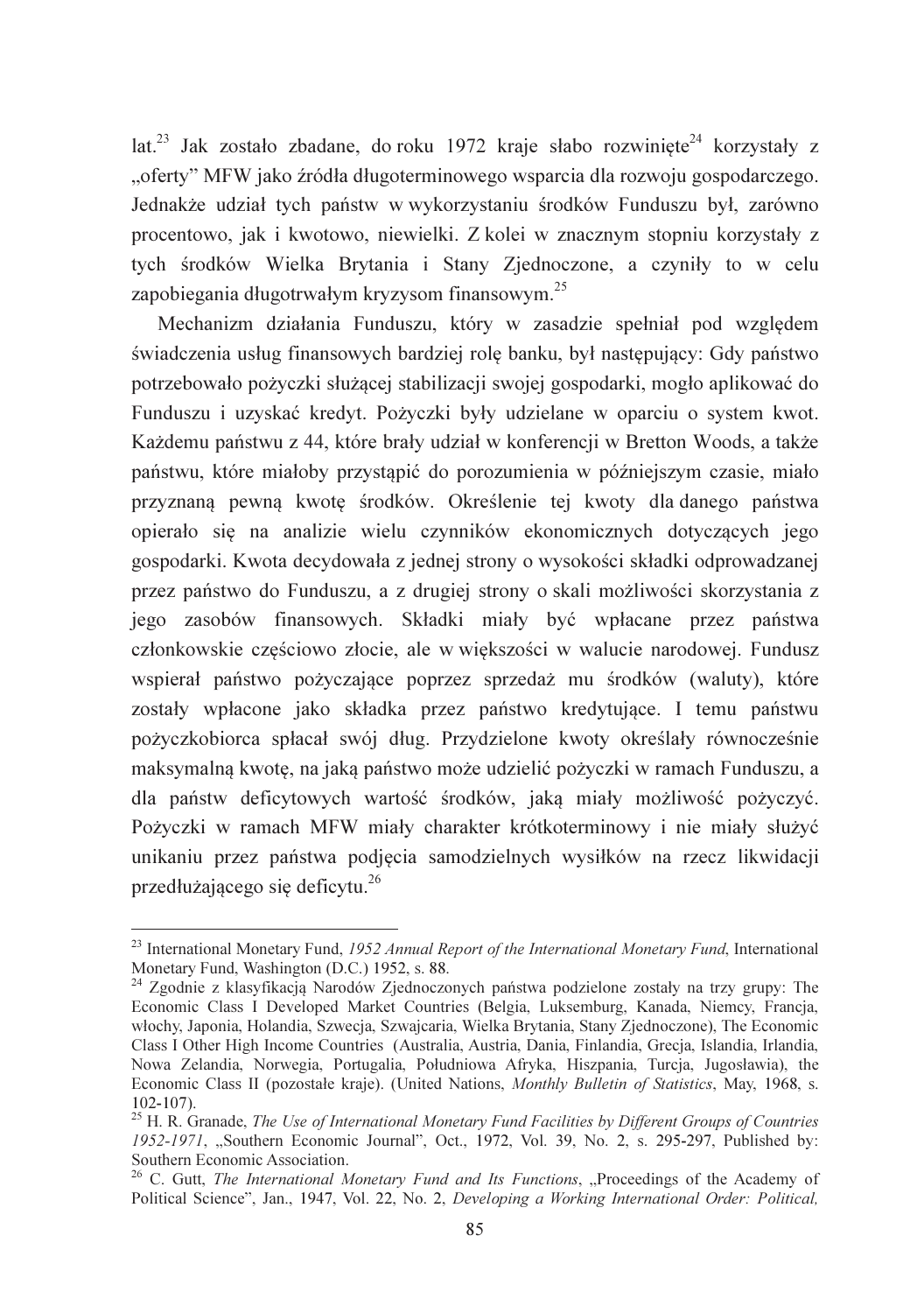Amerykański Kongres ostatecznie zaakceptował porozumienia z Bretton Woods w lipcu 1945 roku. Dość szybka ratyfikacja była możliwa dzięki demokratycznej większości, jaka wówczas istniała w Kongresie, a która zdecydowanie popierała politykę prezydenta Roosevelta, a później Trumana. Również wśród opinii publicznej dominował przychylność dla angażowania się Stanów Zjednoczonych w międzynarodowe kwestie polityczne i ekonomiczne.<sup>27</sup> Nieliczna opozycia republikańska nazywała porozumienie "szwindlem i oszustwem", ale nie miała możliwości przeforsowania swojej opcji<sup>28</sup>. Zwolennicy ratyfikacji oraz przedstawiciele Departamentu Skarbu podkreślali pozytywne strony założonych celów porozumienia, którymi w przypadku Banku Światowego były: pobudzanie miedzynarodowych inwestycji w przedsiewzjecia produkcyjne czy udzielanie długotrwałych kredytów w celu stabilizacji waluty państw, których system monetarny uległ zachwianiu. Z kolej w odniesieniu do Miedzynarodowego Funduszu Walutowego podkreślano dążenie do stabilizacji walut państw będących stronami porozumienia, stopniowego usuwania barier w przepływie środków pieniężnych przez granice państw, stworzenie systemu swobodnej wymiany walut. W rezultacie zatwierdzono wkład USA do kapitału Banku Światowego (9 100 000 000 USD) w wysokości 3 175 000 000 USD, a do MFW (8 800 000 000 USD) w wysokości 2 750 000 000 USD.<sup>29</sup>

W wyniku powojennych ustaleń pomiędzy państwami będącymi w zwycięskiej koalicji powstał zatem pewien porządek instytucjonalny. Posiadał on organizacje, które były wprawdzie wielonarodowe, ale zasilane głównie funduszami amerykańskimi, w tym państwie miały swojego głównego decydenta. A waluta, na której cały system się opierał był dolar amerykański. Sytuacja taka sprzyjała więc prowadzeniu przez USA polityki zagranicznej o charakterze globalnym pod własne dyktando.

W aspekcie określenia reguł rządzących obrotem handlowym na świecie stało przed państwami trudne zadanie.<sup>30</sup> Trudno bowiem o osiągnięcie wielostronnych porozumień w gospodarce, która miała tak wiele podmiotów. Suwerenne, ale nierówne w swoim potencjale, wielkości, sile państwa poddawane były presji

*Economic and Social*, s. 49-56, Published by: The Academy of Political Science.<br><sup>27</sup> R. F. Mikesell, *Foreign Adventures of an Economist*, University of Oregon Press, Eugene 2000, s. 67.

 $^{28}$  Ówczesny skład Kongresu przedstawiał się następująco: Senat – 57 Demokratów, 38 Republikanów, 1 członek Progressiye Party; Izba Reprezentantów - 242 Demokratów, 191 Republikanów, 2 pozostałych.

 $\beta$  House Approves Bretton Agreements, "The Christian Science Monitor", Jun 7, 1945, s. 3.

<sup>&</sup>lt;sup>30</sup> H. Feis. *The Conflict Over Trade Ideologies*, Foreign Affairs"; Jan 1947, s. 217.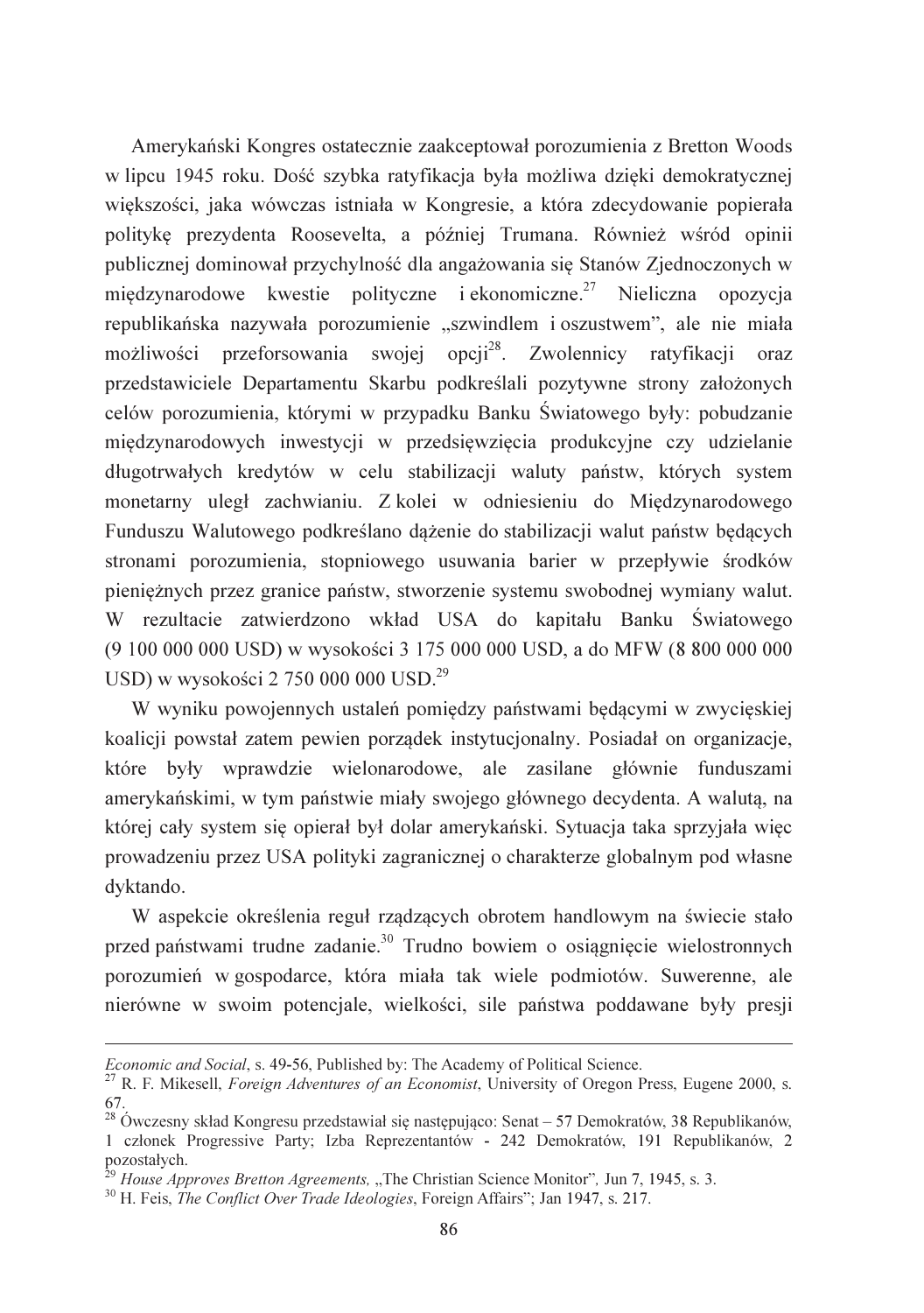zarówno zewnetrznej (zagranicznej), jak i krajowej polityki ekonomicznej. W związku z tym nowy ustalony porządek w międzynarodowym handlu musiał zależeć od wzajemnie uzupełniających się polityk narodowych.<sup>31</sup> Mógł się oprzeć na systemie finansowym ustalonym w Bretton Woods, czyli opartym na dolarze amerykańskim. Drugim wyznacznikiem dla tworzenia porządku w światowym handlu był ta, wspominana już wielokrotnie, dominująca pozycja USA w ówczesnym świecie, dzieki której państwo to mogło z powodzeniem dażyć do stworzenia systemu wolnego przepływu towarów i kapitału w najkorzystniejszy dla siebie sposób. No i wreszcie Zimna Wojna, której początek związany jest z rozpadem koalicji antyhitlerowskiej już w roku 1946, a która podzieliła świat na dwa przeciwstawne obozy o odmiennych sposobach prowadzenia polityki ekonomicznej, również znacząco determinowała kształt międzynarodowego systemu handlowego. $32$ 

W tych warunkach rozpoczeto w Genewie w kwietniu 1947 roku negociacie mające na celu określenie tego nowego porządku w handlu międzynarodowym. Celem było osiągnięcie porozumienia, dzięki któremu powstałby trzeci – obok Międzynarodowego Banku Odbudowy i Rozwoju i Międzynarodowego Funduszu Walutowego - filar, na którym opierałaby się powojenna współpraca pomiędzy państwami świata.

Układ Ogólny w sprawie Taryf Celnych i Handlu składał się z czterech części. Pierwsza zawierała zapisy dotyczące celów porozumienia, ogólnych zasad traktowania partnerów handlowych zgodnie z klauzula największego uprzywilejowania oraz planu stosowania ulg celnych<sup>33</sup>. Część druga (najbardziej obszerna) to szczegółowe regulacje dotyczące zasad prowadzenia handlu i stosowania instrumentów polityki handlowej<sup>34</sup>. Część trzecia natomiast dotyczyła spraw administracyjnych<sup>35</sup>. Czwarta część została dodana w roku 1965 (Artykuły XXXVI - XXXVIII) i zawierała postanowienia dotyczące preferencyjnego

 $31$  H. Friedmann, *The Political Economy of Food: The Rise and Fall of the Postwar International Food* Order, "American Journal of Sociology", 1982, Vol. 88, Supplement: Marxist Inquiries: Studies of Labor, Class, and States, s. S248-S286, Published by: The University of Chicago Press.

<sup>&</sup>lt;sup>32</sup> F. L. Block, *The Origins of International Economic Disorder*, University of California Press, Berkeley and Los Angeles (CA) 1977.

<sup>&</sup>lt;sup>33</sup> General Agreement on Tariffs and Trade, Artykuł I, Artykuł II, Genewa 1947 (http://www.wto.org/english/docs e/legal e/gatt47 e.pdf, dostęp: 22.08.2012).

General Agreement on Tariffs and Trade, Artykul III do XXIII, Genewa 1947 (http://www.wto.org/english/docs e/legal e/gatt47 e.pdf, dostęp: 22.08.2012).

General Agreement on Tariffs and Trade, Artykuł XXIV do XXXV, Genewa 1947 (http://www.wto.org/english/docs e/legal e/gatt47 e.pdf, dostęp: 22.08.2012).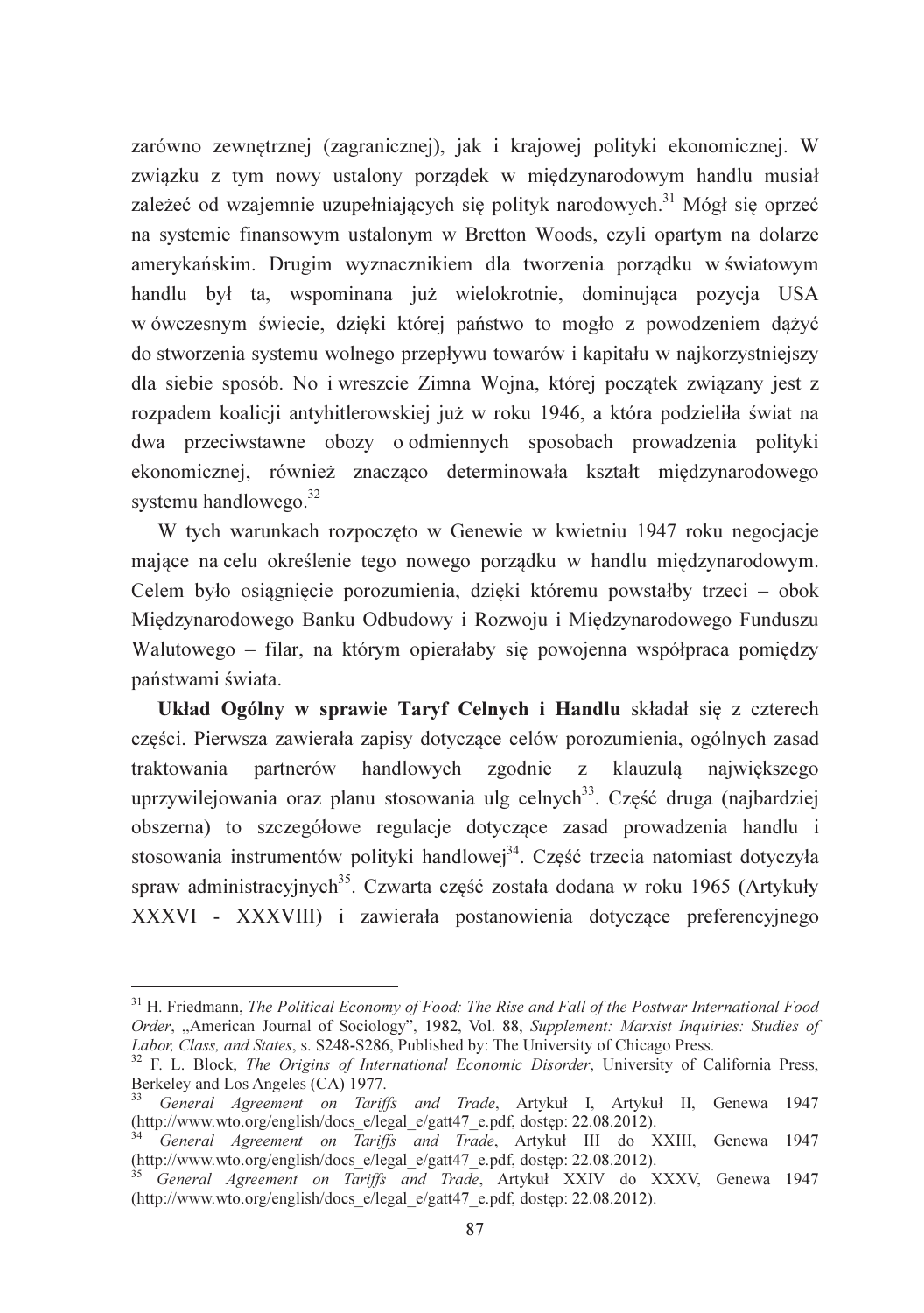traktowania krajów rozwijających się i najmniej rozwiniętych. Określono zasady i cele, zobowiązania oraz wspólne działania na rzecz wsparcia tych państw.

Pięć podstawowych reguł charakteryzowało system wynikający z zapisów omawianego porozumienia: reguła niedyskryminacji, reguła tylko cła (ang. tariffs only), reguła podejmowania decyzji w oparciu o konsensus, reguła specjalnego traktowania krajów rozwijających się, reguła małego Sekretariatu i jego ograniczonego mandatu, która sprawiła, że Sekretariat GATT był bardzo niewielka instytucia w porównaniu z innymi powstałymi po II wojnie światowej.<sup>36</sup>

Do 30 czerwca 1948 roku 11 państw<sup>37</sup> wstępnie wprowadziło w życie postanowienia GATT. Do końca roku 1956 państw tych było już 35, a do roku 1994, kiedy porozumienie otrzymało wreszcie swoja instytucionalna forme w postaci Światowej Organizacji Handlu – WTO, liczba sygnatariuszy wyniosła 123. Przedstawiciele stron Układu Ogólny w sprawie Taryf Celnych i Handlu spotykali się wielokrotnie w celu negocjacji i ustalenia sposobów oraz zakresu liberalizacji handlu międzynarodowego. Spotkania te można pogrupować w tzw. rundy negocjacyjne, których do końca roku 1994 odbyło się osiem.

W związku z zawarciem GATT ograniczona została swoboda stosowania instrumentów polityki handlowej.<sup>38</sup> Wiele decyzji dotyczących na przykład ceł, wywoływało ze strony partnerów handlowych USA zarzuty stosowania nieuczciwych i niezgodnych z porozumieniem praktyk. Często dochodziło do tzw. wojen handlowych czy sporów, które rozstrzygane musiały być na forum międzynarodowym. Jednak silna pozycja Stanów Zjednoczonych pozwalała im na łagodzenia sporów lub wręcz forsowanie korzystnego dla siebie rozstrzygnięcia. GATT wprowadziło zatem pewne ograniczenia w stosowaniu instrumentów polityki handlowej, ale w praktyce nie odebrało możliwości użycia któregokolwiek z nich. $39$ 

Handel zagraniczny mógł być więc zarówno wyrazem oraz narzędziem polityki zagranicznej państwa, jak i specyficzna własna kategoria kontaktów międzynarodowych. Jak podkreślano w Departamencie Stanu w roku 1957,

<sup>&</sup>lt;sup>36</sup> R. Blackhurst, *General Agreement on Tariffs and Trade (GATT): Basic Principles, "Encyclopedia of* World Economy", http://world-economics.org/ (dostęp: 05.02.2013).<br><sup>37</sup> Najwcześniejszymi sygnatariuszami porozumienia były: Australia, Belgia, Luksemburg, Kanada,

Chiny, Kuba, Czechosłowacja, Francja, Holandia, Unia Południowoafrykańska, Wielka Brytania i **IISA** 

<sup>&</sup>lt;sup>38</sup> T. Bartoszewicz, GATT a międzynarodowa polityka handlowa, Państwowe Wydawnictwo Naukowe, Warszawa 1988.

<sup>&</sup>lt;sup>39</sup> J. J. Michałek, *Międzynarodowa polityka handlowa w ramach GATT*, "Rozprawy Uniwersytetu Warszawskiego", Wydawnictwa UW, Warszawa 1989.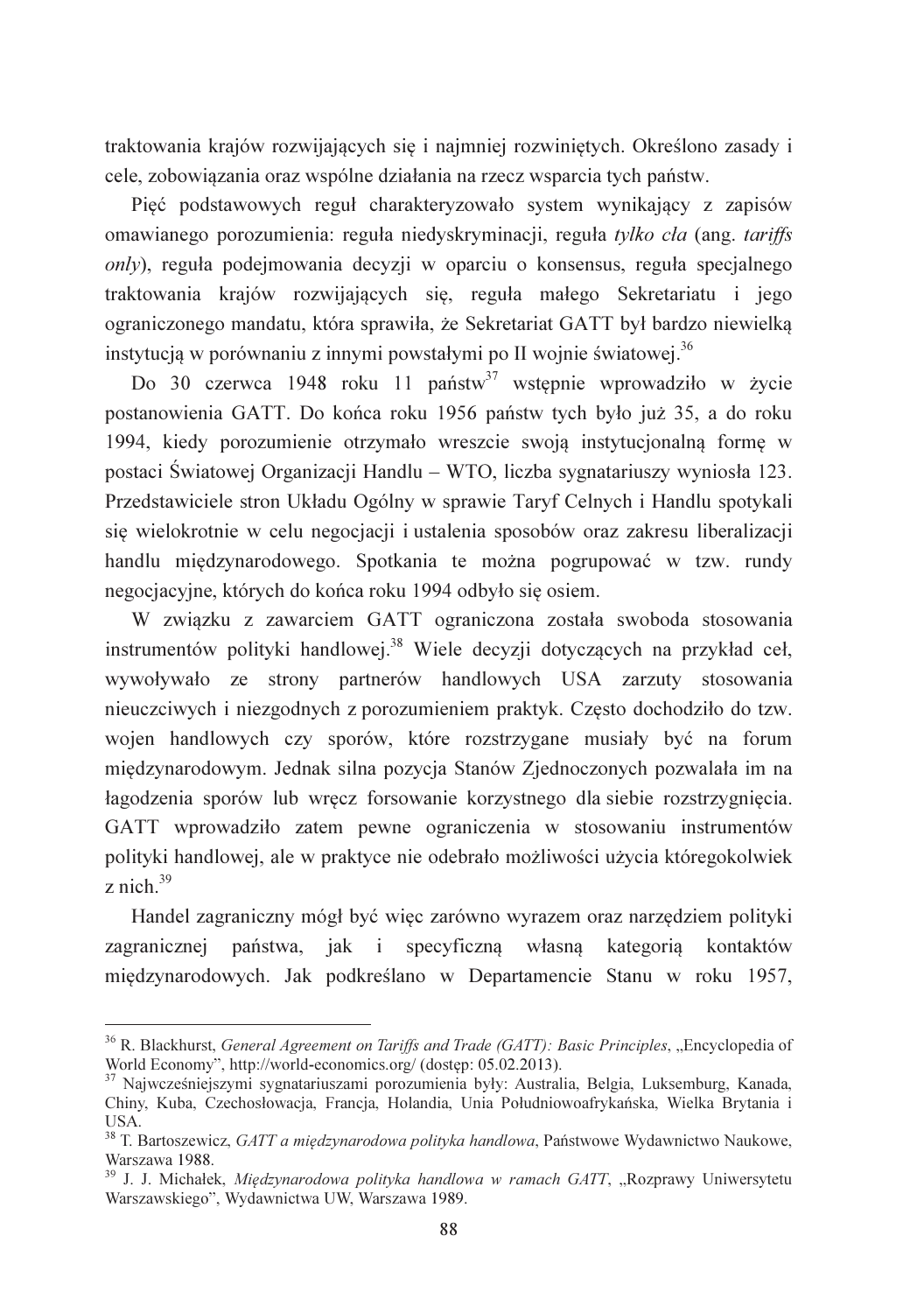"polityka zagraniczna jest dziś przesiaknięta ekonomia"<sup>40</sup>. Z drugiej strony polityka handlowa tworzona była za każdym razem w odniesieniu do realiów politycznych Zimnej Wojny. Dla rządu amerykańskiego przystąpienie bądź wykluczenie z GATT jakiegoś państwa było mocno powiazane z miejscem tego państwa w układzie Wschód-Zachód. Członkowstwo w układzie mogło być nagrodą czy zachętą dla państw, które USA chciały widzieć po stronie Zachodu, jak na przykład Niemiecka Republika Federalna. Z kolei wyłaczenia z GATT miały osłabiać wrogie państwa komunistyczne, jak Chiny. Departament Stanu używał również polityki handlowej w bardziej zawoalowany sposób, jak w przypadku usiłowania właczenia do GATT Polski i Jugosławii w celu osłabienia ich związków z ZSRR. Poprzez proponowanie, odrzucanie lub zastrzeganie członkowstwa Stany Ziednoczone dążyły do tryumfu nad Związkiem Radzieckim.<sup>41</sup>

## Modele zagranicznej polityki handlowej USA w realiach pierwszych lat Zimnej Wojny

Powojenna polityka ekonomiczna wobec państw walczących w II wojnie światowej i dotkniętych jej skutkami polegała w pierwszych latach na udzielaniu im różnego rodzaju pomocy zewnętrznej. W początkowych latach nie było mowy o realizowaniu polityki handlowej opartej na rozwinietej wymianie, ponieważ osłabione działaniami wojennymi państwa nie mogły być równorzędnymi partnerami handlowymi. Niemniej można było je wspomóc na tyle, aby przywrócić równowagę na rynku światowym. Stany Zjednoczone, jako najbogatsze państwo, miały w tę pomoc największy wkład – zarówno w postaci finansowej, jak i rzeczowej. Formy tego zewnętrznego wsparcia dla państw osłabionych w wyniku wojny można podzielić następująco<sup>42</sup>:

a) Granty i zapomogi bezpośrednie w postaci:

- narodowych, jak przykład grantów na pomoc Stanów Zjednoczonych dla Grecji i Turcji;
- · grantów międzynarodowych, jak pomoc w ramach Administracji Narodów Zjednoczonych do Spraw Pomocy i Odbudowy

<sup>&</sup>lt;sup>40</sup> Foreign Economic Policy and the Trade Agreements Program, Department of State, September 1957, s. 62.

<sup>&</sup>lt;sup>41</sup> F. McKenzie, GATT and the Cold War: Accession Debates, Institutional Development, and the Western Alliance, 1947-1959, "Journal of Cold War Studies", Summer 2008, Volume 10, Number 3, s. 78-109 (Article), Published by The MIT Press.

<sup>&</sup>lt;sup>42</sup> *European Aid, 1945-1947*, "Science & Society", Vol. 12, No. 3, European Recovery and United States Aid, Summer 1948, s. 342-350, Published by: Guilford Press.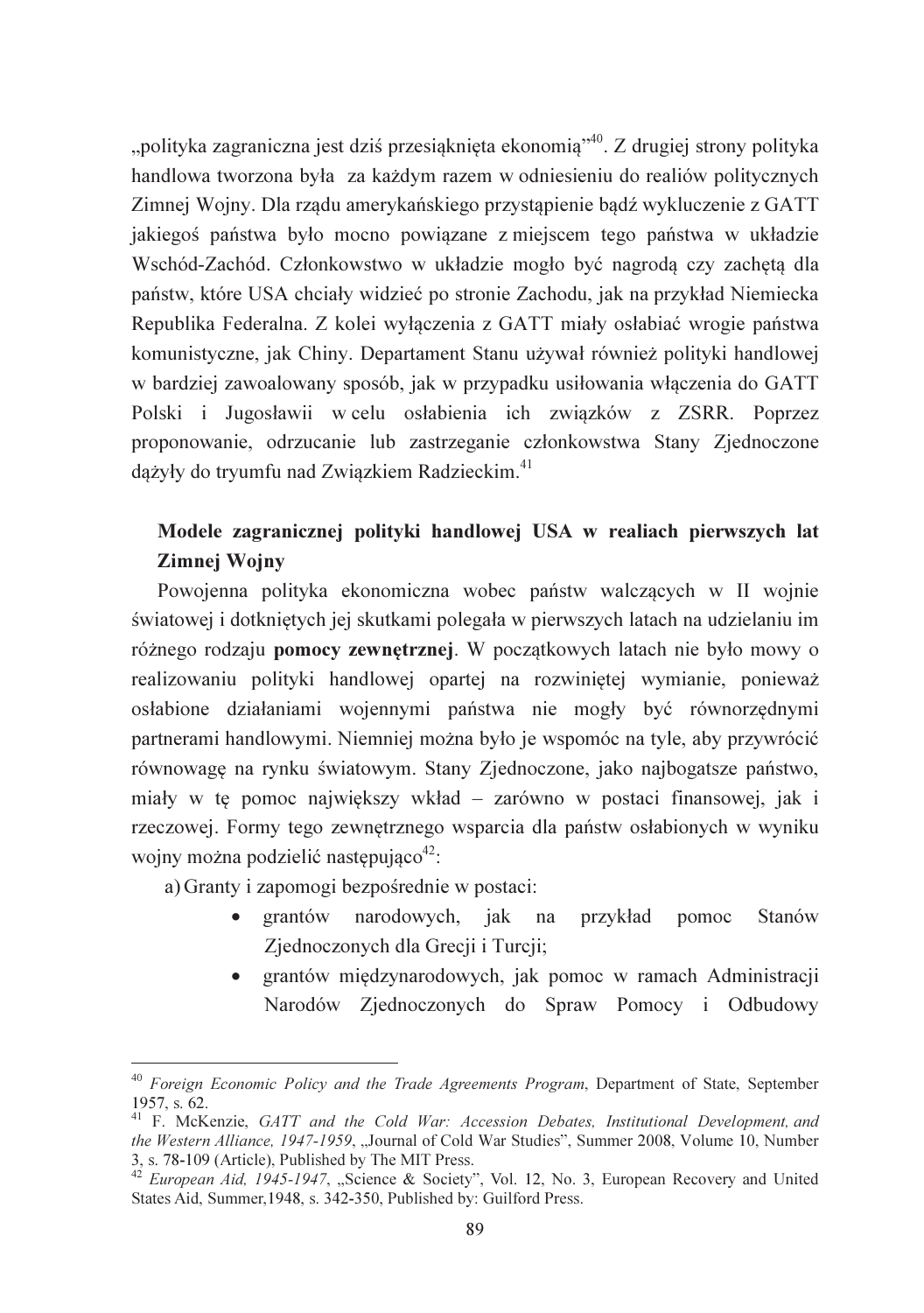(UNRRA) czy Funduszu Narodów Zjednoczonych na rzecz Dzieci (UNICEF);

 $\bullet$  zapomóg dla ludności cywilnej<sup>43</sup>.

b) Pożyczki i kredyty w postaci:

- pożyczek narodowych, jak na przykład amerykańska pożyczka dla Wielkiej Brytanii (British Loan) czy kredytów majątkowych;
- środków międzynarodowych, a w tym pożyczki z banków komercyjnych, Międzynarodowego Banku Odbudowy i Rozwoju czy Międzynarodowego Funduszu Walutowego.
- c) Reparacje wojenne specyficzny rodzaj dopływu środków z zewnątrz, który jednak miał tymczasowy charakter.

W dalszej części zostaną omówione przykłady programów pomocowych wdrożonych w tym okresie przez Stany Zjednoczone.

## Amerykańska polityka gospodarcza wobec Europy Zachodniej i Japonii

Po zakończeniu działań wojennych na frontach II wojny światowej wiele dawnych przemysłowych i gęsto zaludnionych państw Europy znalazło się w sytuacji, w której własnymi siłami nie były w stanie odbudować warunków, w których ich obywatele żyli przed wojną. W wielu przypadkach nie były nawet w stanie zapewnić, iż warunki życia mieszkańców nie ulegną dalszemu pogorszeniu. Amerykanie czuli się w obowiązku wspomóc zniszczoną Europę w jej odbudowie, nie tylko ze względów czysto politycznych. Wsparcie w działaniach na rzecz Europy rząd amerykański otrzymywał ze strony swoich obywateli, opinii publicznej, którzy kierowali się z jednej strony pobudkami humanitarnymi, z innej z kolei względami ekonomicznymi. Wielu Amerykanów prowadziło bowiem na szeroką skalę swoje interesy w Europie, która była wielkim rynkiem zbytu oraz dostawcą wielu produktów i usług.

Podstawowymi celami, jakie postawili sobie Amerykanie w swoim planie pomocy powojennej Europie były:

a) podźwignięcie, odnowienie produkcji przemysłowej i rolnej – aby umożliwić państwom zredukowanie ich anormalnego uzależnienia od importu, w szczególności ze strefy dolara oraz wprowadzić równowagę w handlu zagranicznym poprzez odnowienie eksportu;

<sup>43</sup> A. Bógdał-Brzezińska, Globalizacja polityki Stanów Zjednoczonych 1945-1949, Oficyna Wydawnicza ASPRA-JR. Warszawa 2001. s. 276-277.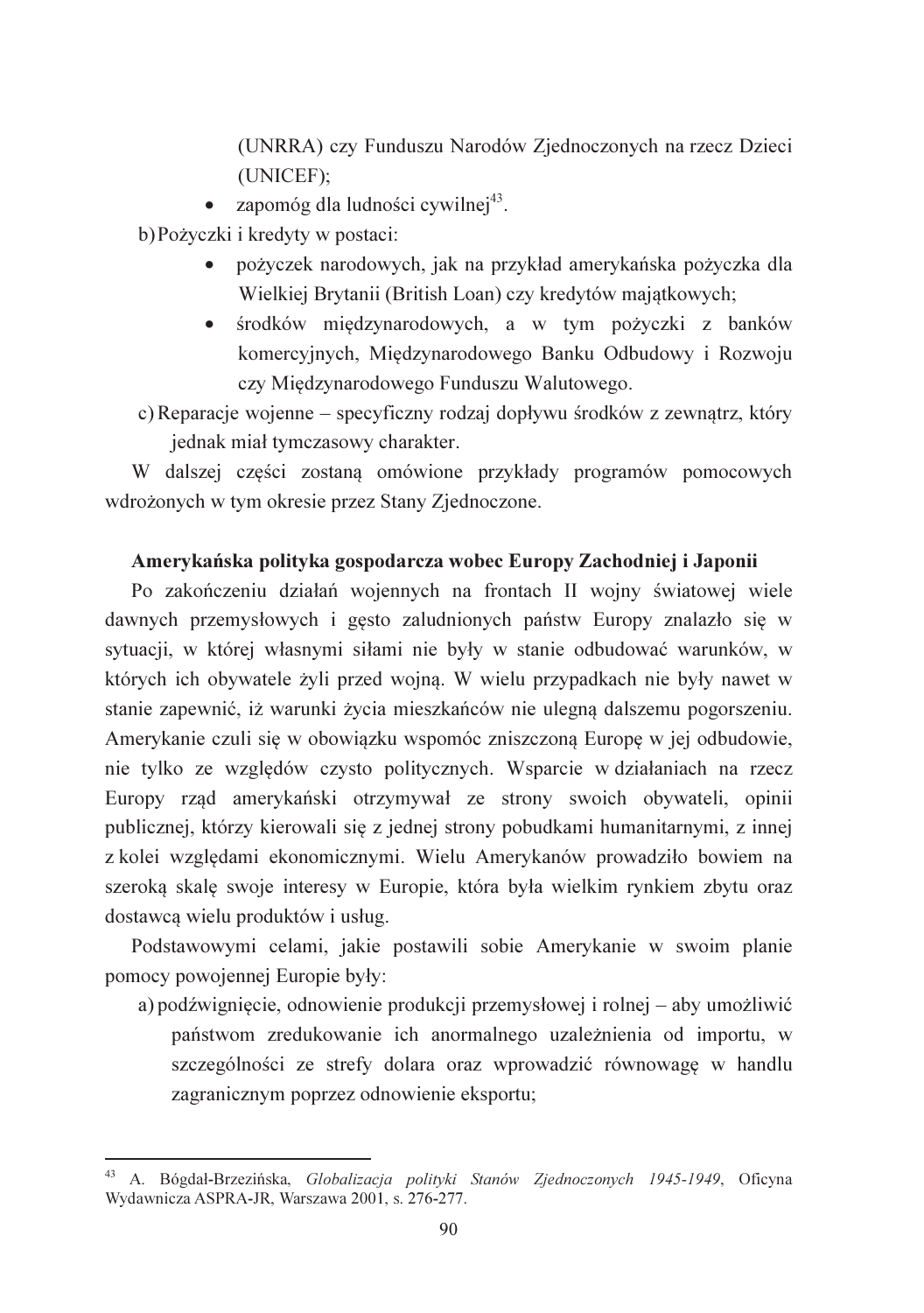- b) przywrócenie do normalnego stanu i użytku europejskiej sieci komunikacyjnej i transportowej, która w znacznym stopniu uległa uszkodzeniu w wyniku działań wojennych – aby sprostać normalnym potrzebom przemieszczania się ludności, sprzętu, a także ułatwić rozwój handlu:
- c) rozwój infrastruktury, która przyczyni się do wzrostu wewnątrz-europejskiej wymiany – aby przywrócić stosunki polityczne i gospodarcze pomiędzy państwami, które zostały naruszone w wyniku agresji i walki w czasie wojny po przeciwnych stronach frontu; aby promować nie tylko istniejące w wiekszości wcześniej stosunki dwustronne, ale by promować dobrze funkcionujące układy wielostronne: aby ustabilizować kursy walut *i* poziom cen krajowych;
- d) sprostanie przejściowym deficytom importowym aby zapewnić państwom europejskim podstawowe produkty konsumpcyjne i surowce, niezbędne do rozpoczęcia odbudowy produkcji i eksportu.<sup>44</sup>

Podkreślenia wymaga tutaj to, iż w każdym z założonych celów niezwykle ważną kwestią było doprowadzenie w państwach europejskich systemu handlu zagranicznego do normalnego stanu. Jednocześnie oferowana pomoc musiała wystąpić w postaci konkretnego programu, który nie byłby jedynie pompowaniem środków finansowych czy produktów do państw Europy.

W tych warunkach powstał European Recovery Program (ERP) – tak brzmi oficialna nazwa amerykańskiego planu odbudowy państw Europy Zachodniej po II wojnie światowej, który znamy jako Plan Marshalla.

5 czerwca 1947 roku Sekretarz Stanu George Marshall przemawiając na Uniwersytecie Harvarda w Cambridge przedstawił propozycję programu, który miał doprowadzić do odbudowy gospodarczej powojennej Europy. Podkreślał, iż polityka amerykańska w tym względzie nie jest skierowana przeciwko jakiemuś państwu czy doktrynie, ale przeciwko głodowi, biedzie, desperacji i chaosowi, które panuja w tej części świata po zakończeniu działań wojennych. Każde państwo, które postawi sobie za cel wyjście z tej sytuacji, może liczyć na pełne amerykańskie wsparcie i pomoc. Warunkami otrzymania takiej pomocy, jakie postawione zostały Europie, to: zarysowanie bilansu europejskich zasobów i potrzeb; stworzenie planu samopomocy; przedłożenie Stanom Zjednoczonym programu, w ramach którego

<sup>&</sup>lt;sup>44</sup> Department of State, Certain Aspects of the European Recovery Problem from the United States Standpoint, Washington (D.C.) 1947 (declassified Feb. 2. 1973).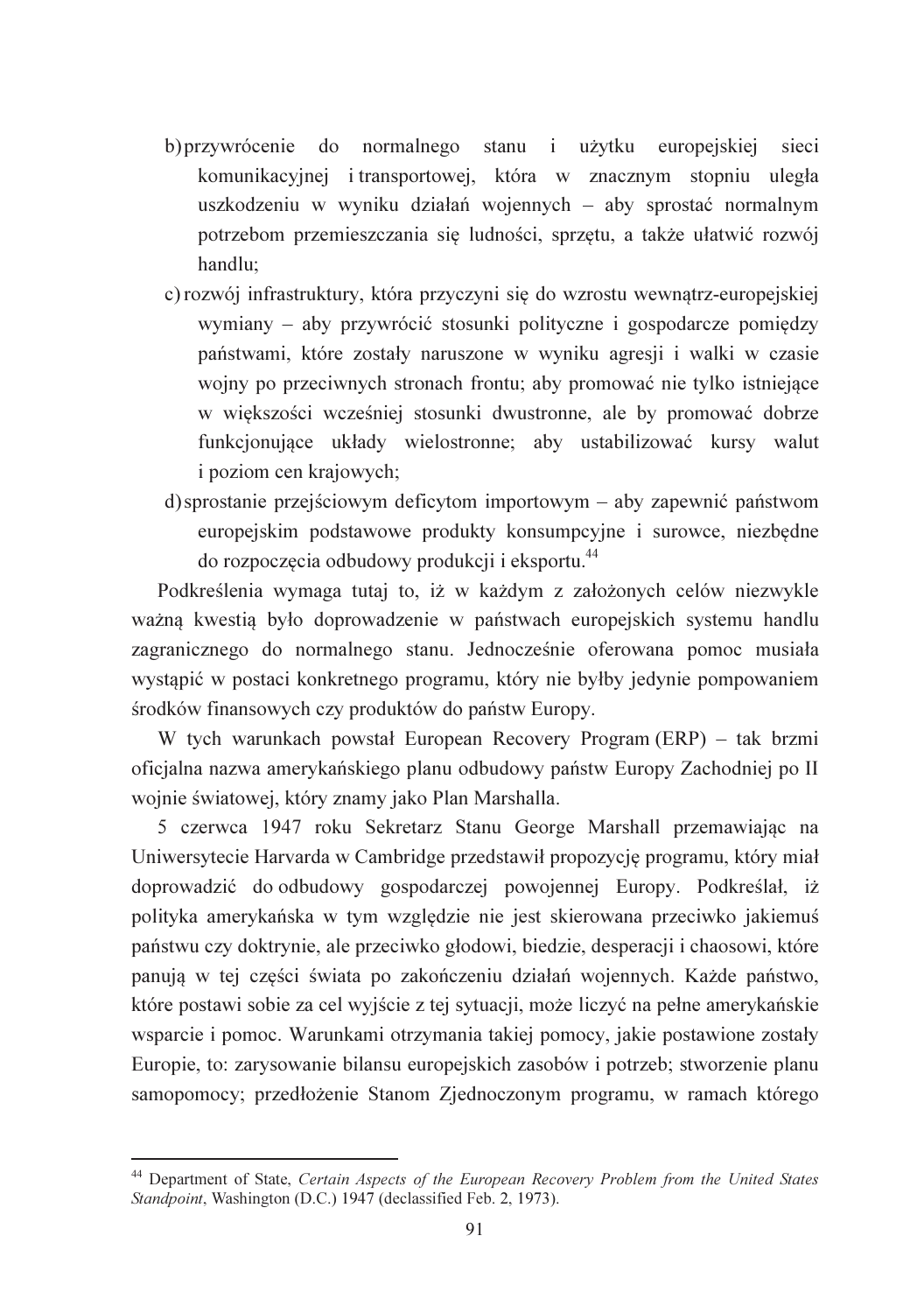amerykańskie dolary mogły być w najlepszy sposób użyte dla pomocy Europie, aby mogła ona zacząć radzić sobie sama.<sup>45</sup>

W grudniu 1947 roku Prezydent Truman przedstawił konkretny zarys ERP Kongresowi. Wskazał miedzy innymi na aspekty, które były brane przy jego konstruowaniu, co zaowocowało takim, a nie innym kształtem amerykańskiej polityki pomocy w europejskiej odbudowie. Po pierwsze: miał być to program faktycznej odbudowy w określonym czasie, a nie mieć formy zapomogi czy doraźnej pomocy humanitarnej. Po drugie: zapewniano gwarancje, iż przekazane przez USA fundusze oraz dobra będą efektywnie wykorzystywane w procesie odbudowy. Po trzecie: należało zminimalizować amerykańskie koszty programu, ale jednocześnie unikać nakładania na państwa europejskie cieżarów finansowych. których nie mogłyby udźwignąć w dłuższym okresie. Po czwarte: amerykańskie zasoby miały zostać naruszone w jak najmniejszym stopniu, a wpływ wydatków na odbudowę Europy na gospodarkę USA miał być zminimalizowany. Po piąte: program miał współgrać z pozostałymi międzynarodowymi powiązaniami i zobowiązaniami USA. I po szóste: administrowanie programem miało przebiegać w sposób madry i skuteczny.

Zobowiązaniem państw, które przystąpiły do ERP<sup>46</sup>, było:

- 1) daženie do rozwoju i zwiekszenia produkcji rolnej i przemysłowej tak, aby stać się niezależnym od zewnętrznego wsparcia gospodarczego;
- 2) stosowanie narzędzi finansowych i monetarnych niezbędnych  $d\Omega$ ustabilizowania waluty, stworzenia lub utrzymania odpowiedniego kursu waluty oraz generalnie odbudowy lub utrzymania pewności systemu monetarnego;
- 3) współpraca z innymi beneficjentami ERP w celu zmniejszenia barier w handlu pomiędzy nimi oraz w handlu z innymi państwami, a także w celu stymulacji rozwoju wymiany dóbr i usług;
- 4) efektywne wykorzystanie wszelkich środków i dóbr dostarczanych w ramach amerykańskiej pomocy, zgodnie z przyjętymi zasadami i wytycznymi;
- 5) pobudzanie produkcji określonych surowców, na podstawie porozumień zawartych z USA na użycie lub handel nimi;

<sup>&</sup>lt;sup>45</sup> S. B. Fay, *The Marshall Plan*, "Current History", Sep 1947, Arts & Humanities Full Text, s. 129.

<sup>&</sup>lt;sup>46</sup> Państwami, które wykazały zainteresowanie udziałem w ERP podczas spotkania w Paryżu w lipcu 1947 roku były: Austria, Belgia, Dania, Francja, Grecja, Islandia, Irlandia, Włochy, Luksemburg, Holandia, Norwegia, Portugalia, Szwecja, Szwajcaria, Turcja i Wielka Brytania.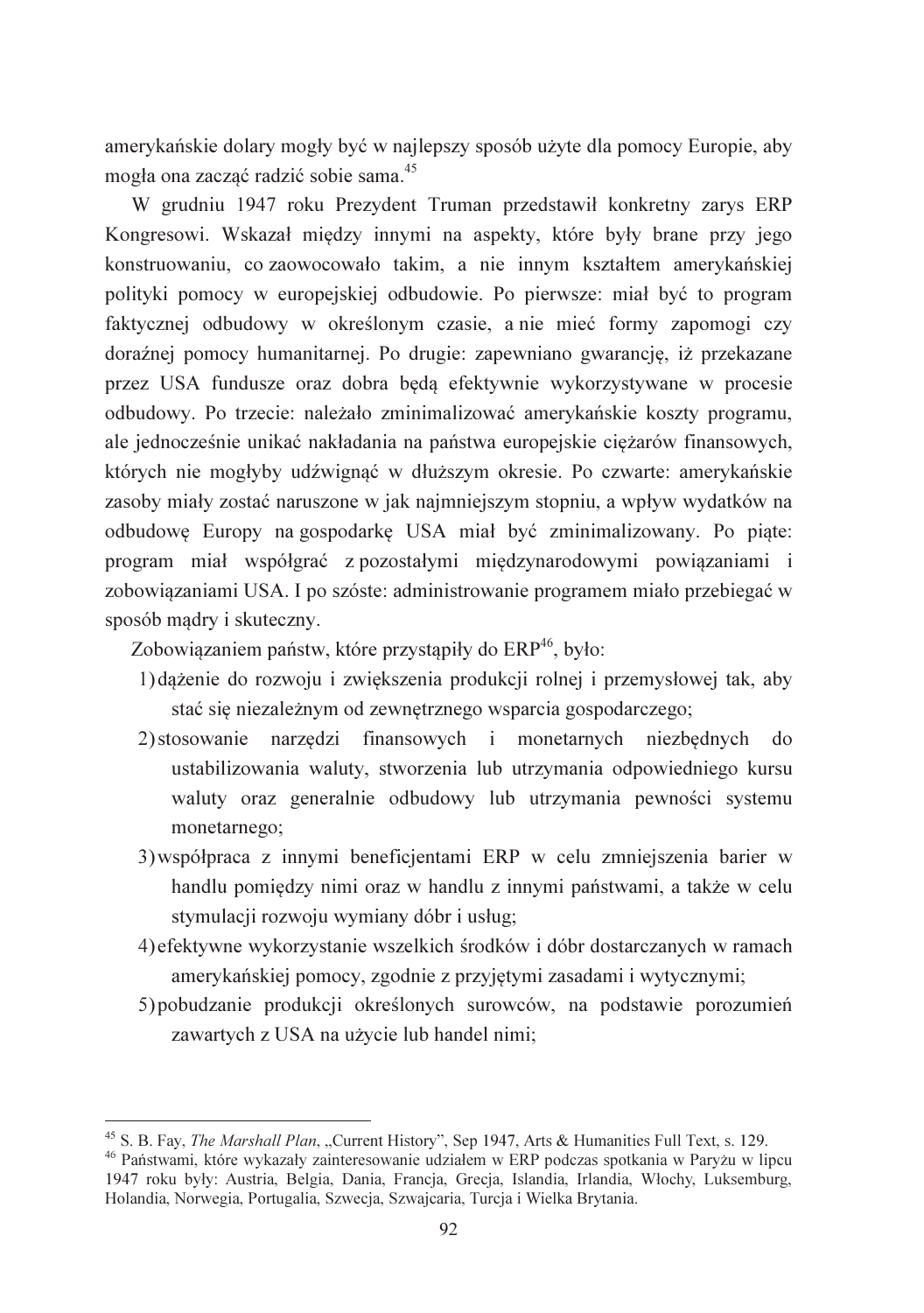- 6) złożenie na specjalnym koncie depozytu we własnej walucie, o wysokości odpowiadającej wielkości otrzymanej w postaci grantów pomocy, do ewentualnego użycia jedynie na podstawie specjalnego porozumienia pomiędzy rządami;
- 7) upublicznienie na własnym terytorium oraz dostarczanie do USA informacji dotyczących wydatkowania amerykańskich środków oraz postępów w realizacji porozumień zawartych z USA i innymi beneficientami ERP.<sup>47</sup>

European Recovery Program wszedł w życie 3 kwietnia 1948 roku, kiedy to został przyjęty przez Kongres, a następnie podpisany przez Prezydenta Trumana. Do końca programu w czerwcu 1952 roku Stany Zjednoczone przekazały szesnastu europeiskim państwom wsparcie gospodarcze i techniczne o wartości ponad 13 miliardów dolarów, co stanowiło 2% amerykańskiego PKB z tamtych czterech lat.

Poniższy wykres przedstawia wartość pomocy przekazanej przez USA poszczególnym państwom objetym wsparciem w postaci grantów bezpośrednich i warunkowych w okresie pomiędzy kwietniem 1947 a czerwcem 1951 roku<sup>48</sup>:





Development, Źródło: Organization for Economic Co-operation and http://www.oecd.org/statistics/ (dostep: 18.01.2013).

<sup>&</sup>lt;sup>47</sup> H. S. Truman, *Program of United States Support for European Recovery. Message from The President of the United States, House of Representatives, 80<sup>th</sup> Congress, 1<sup>st</sup> Session, December 19,* 1947, Document No. 478, s. 7, 9.

<sup>&</sup>lt;sup>48</sup> E. Sorel, P. C. Padoan (red.), *The Marshall Plan. Lessons Learned for the*  $21^{st}$  *Century*, OECD 2008, www.oecd.org/publishing/corrigenda (dostep: 13.02.2013).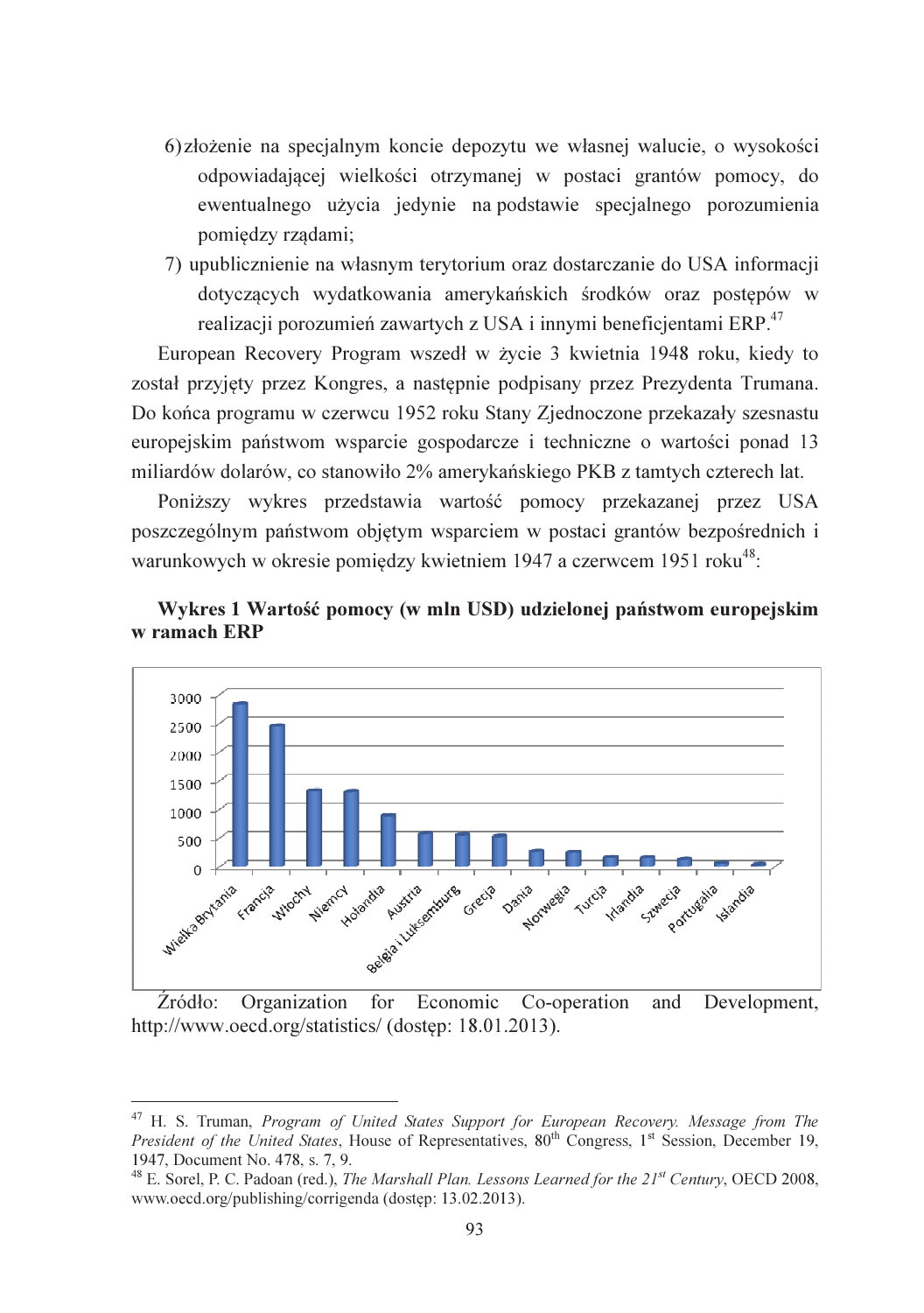Na wykresie poszczególne państwa umieszczono w sekwencji: od tego, które otrzymało największą pomoc w ramach programu (Wielka Brytania) do tego, które uzyskało najmniej środków. Zdecydowanie największą pomoc otrzymali Brytyjczycy, czyli najbliżsi sojusznicy z czasów wojny, oraz okupowana przez hitlerowskie Niemcy przez wiele lat Francja. Były to kwoty rzędu 2-3 miliardów dolarów. Dalszymi beneficjentami pomocy byli z kolei wojenni przeciwnicy – Niemcy i Włochy, ze wsparciem wartym po ok. 1.2 mld dolarów. Mniejsze kwoty przypadły pozostałym państwom Europy Zachodniej, Północnej i Południowej. Najmniej środków przypadło najmniejszej jeśli chodzi o liczbę ludności i gospodarkę Islandii (27,3 mln dolarów).

Najwieksza cześć udzielanej pomocy stanowiły surowce i półprodukty, niezbędne do pobudzenia produkcji. Niewiele mniejsza była pomoc w postaci żywności oraz składników pozwalających na wyprodukowanie żywności (pasza i nawozy sztuczne). Dwie mniejsze części dostaw to maszyny, pojazdy i paliwa. Większość tych produktów pochodziła ze Stanów Zjednoczonych (69,7%), część z Kanady (11,8%), Ameryki Łacińskiej (7,7%) oraz innych państw (6,2%, przede wszystkim ropa z Bliskiego Wschodu).<sup>49</sup>

Amerykańska polityka powojenna ukierunkowana była więc przede wszystkim na wysiłki zmierzające do tego, by wzmocnić gospodarczo Europe Zachodnia. Podstawa tego wzmocnienia miał być dobrze funkcjonujący sektor produkcji oraz handel zagraniczny. Doprowadzić to miało do ekonomicznej integracji tego regionu, co wzmocniłoby go jako sojusznika USA przeciwko antagonistom z Bloku Wschodniego. Jednakże wsparcie dla integracji w Europie, której konsekwencja było utworzenie wspólnego rynku, doprowadziło równocześnie do powstania na tym kontynencie w ciągu kilku lat nowej siły gospodarczej i politycznej. A siła ta była na tyle duża, że mogła konkurować ze Stanami Zjednoczonymi w ważnych obszarach polityki międzynarodowej. W szczególności w sferze gospodarki utworzenie europejskiego Wspólnego Rynku zagroziło podziałem wolnego (czyli poza blokiem państw komunistycznych) świata na rywalizujące w obszarze handlu sferv. $50$ 

Sam Sekretarz Marshall – według artykułu, który ukazał się wiosną 1948 roku na łamach Foreign Affairs – nie miał intencji stworzenia z ERP instrumentu walki

<sup>&</sup>lt;sup>49</sup> U.S. Foreign Aid. Its Purposes, Scope, Administration, and Related Information, prepared by: Legislative Reference Service, Library of Congress, 86<sup>th</sup> Congress, 1<sup>st</sup> Session, House Document No. 116, United States Government Printing Office, Washington 1959, s. 41.

<sup>&</sup>lt;sup>50</sup> H. G. Johnson, *America in the World Economy – the Decade Ahead*, Graduate School of Business, University of Chicago, Chicago (IL) 1965.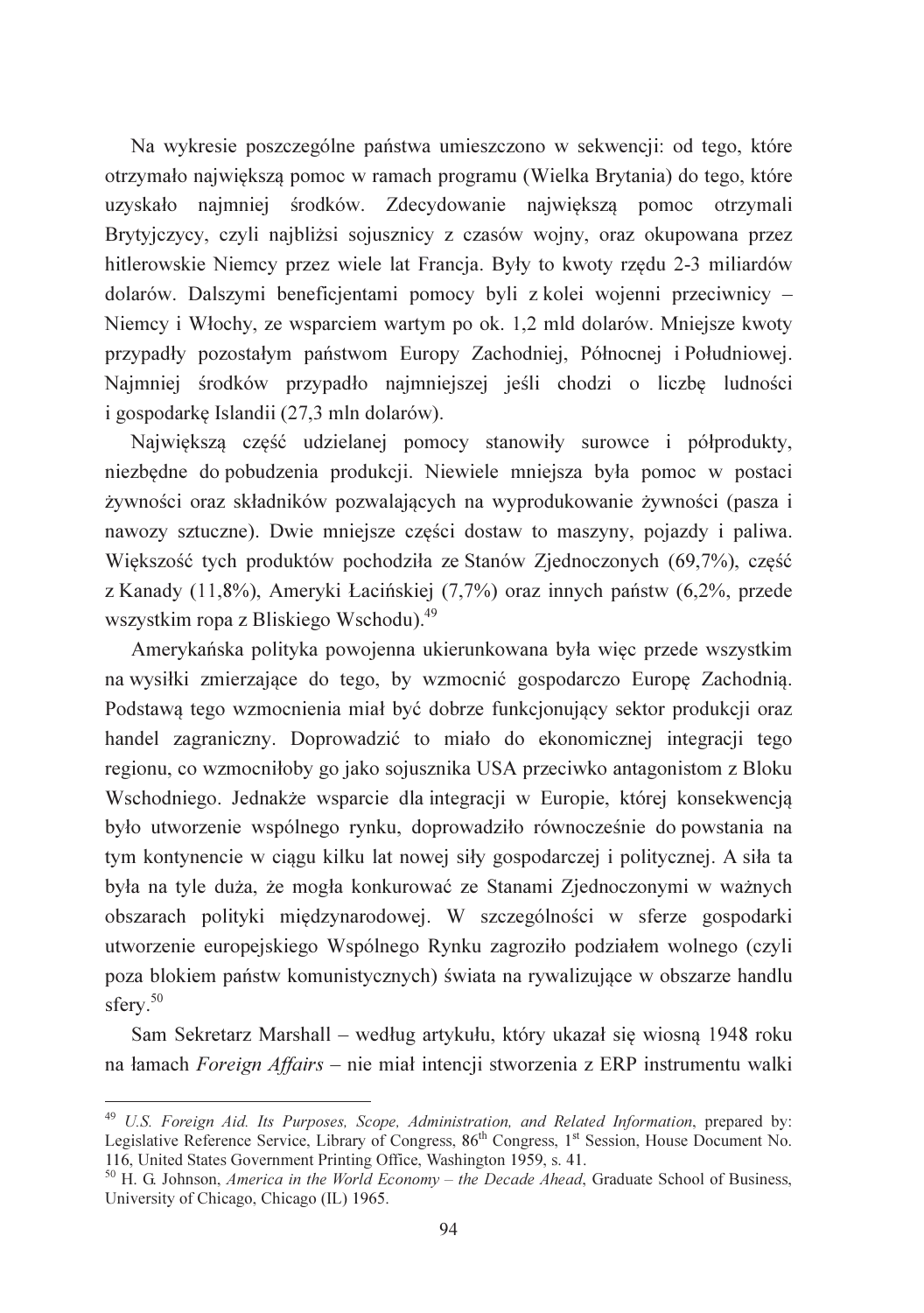ideologicznej pomiędzy USA a ZSRR. Miał ona na celu zbudowanie solidnej ekonomicznej podstawy do współpracy wzajemnej (i też współzależności) USA i Europy Zachodniej, na tyle silnej, by nie dopuścić do wybuchu kolejnego konfliktu zbrojnego. A wojne ideologiczna wywołał sam Związek Radziecki<sup>51</sup>, poprzez swoja odmowę udziału w programie oraz zabronienie tego udziału państwom będącym pod jego wpływem w Europie Wschodniej<sup>52</sup>.

Oprócz oczywistych korzyści ekonomicznych i politycznych, jakie Plan Marshalla przyniósł Europie Zachodniej, miał on również znaczące skutki dla wschodniej części kontynentu. Miał on bowiem nie tylko ulżyć gospodarczemu niedostatkowi państw dotkniętych zniszczeniami wojennymi, ale – jak zostało powiedziane wcześniej – stanowić reakcję na systematyczną ekspansję bloku komunistycznego w orbicie wpływów Związku Radzieckiego. Odrzucenie przez państwa satelickie ZSRR możliwości, jakie dawał ERP, doprowadziło do częściowej izolacji gospodarczej tych państw w Europie.<sup>53</sup>

Drugim przykładem zastosowania przez USA pozytywnej polityki wsparcia gospodarczego po II wojnie światowej jest Japonia. Państwo to, dalekie od bycia demokratycznym, pokonane w wojnie, czego wynikiem była okupacja aliancka (z wiodącą rolą USA) z lat 1945-1952<sup>54</sup>, zmagało się w tym okresie z oczywistymi problemami gospodarczymi, takimi jak: rozległe zniszczenia wojenne, w szczególności dotykające podstawowych gałęzi przemysłu; ograniczone możliwości korzystania z dostaw zewnętrznych z uwagi na całkowitą kontrolę amerykańskich władz okupacyjnych nad japońskim handlem; kryzys w produkcji krajowej, spowodowany nagłym zmniejszeniem ilości robotników kopalnianych, którzy pod koniec wojny porzucili pracę, zmuszeni do tego przez Koreańczyków i Chińczyków; spadek wydajności tych gałęzi przemysłu cywilnego, które w czasie wojny były przestawione na produkcję militarną.

W związku z powyższymi trudnościami japońska produkcja przemysłowa bezpośrednio po wojnie znajdowała się na poziomie 20% stanu przedwojennego.<sup>55</sup>

<sup>&</sup>lt;sup>51</sup> S. May, *Measuring the Marshall Plan*, "Foreign Affairs", Apr., 1948, Vol. 26, No. 3, s. 457, Published by: Council on Foreign Relation.

<sup>&</sup>lt;sup>52</sup> J. Janus, *Polska i Czechosłowacja wobec Planu Marshalla*, Wydawnictwo Naukowe Akademii Pedagogicznej, Kraków 2001.

<sup>&</sup>lt;sup>53</sup> J. Carmichael. *Can the Marshall Plan save Europe*?, "Commentary": Oct 1947, s. 311.

<sup>&</sup>lt;sup>54</sup> Zakończona traktatem pokojowym z San Francisco, podpisanym 8 września 1951 roku, który wszedł w życie 28 kwietnia 1952, kiedy to Japonia stała się na powrót niepodległym państwem.

<sup>&</sup>lt;sup>55</sup> J. Teranishi, Jeffrey Sachs, *Economic Recovery, Growth and Policies: Gradualism' in the Japanese* Context, "Economic Policy", Dec., 1994, Vol. 9, No. 19, Supplement: Lessons for Reform, s. 137-153; Published by: Wiley-Blackwell on behalf of the Centre for Economic Policy Research, Center for Economic Studies, and the Maison des Sciences de l'Homme.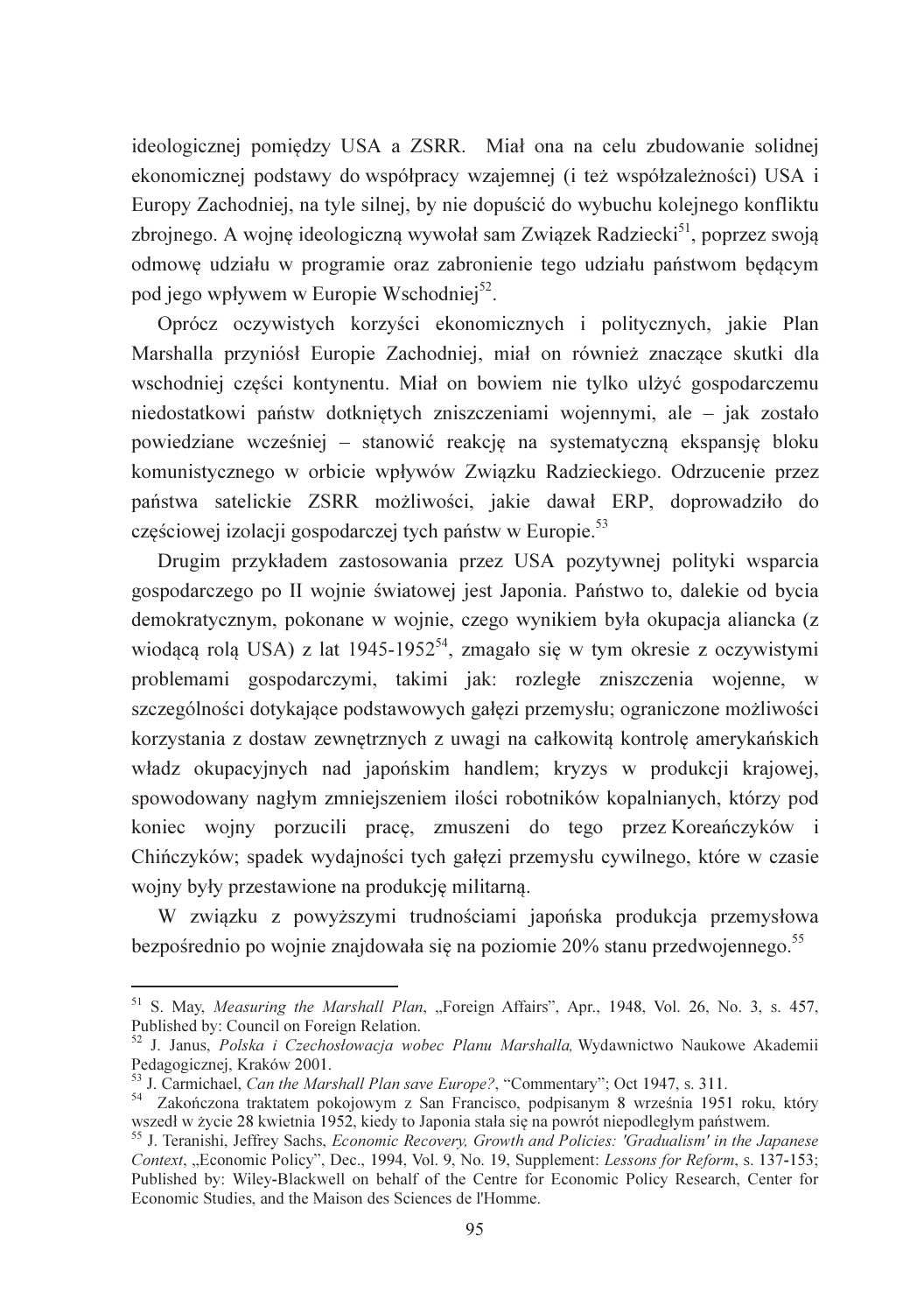W sierpniu 1945 roku rząd japoński poinformował aliantów o swej woli przyjęcia Deklaracji Poczdamskiej<sup>56</sup>. Zgodzono się na przyjęcie warunków narzuconych przez zwycięskie państwa w tym dokumencie. Wkrótce do Japonii przybył Naczelny Komendant Sił Alianckich (ang. Supreme Commander for the Allied Powers - SCAP) - general Douglas MacArthur. Przedstawił on Amerykańską Wstępną Post-kapitulacyjną Politykę Wobec Japonii (ang. United States Initial Post-Surrender Policy for Japan). Jej założeniami były:

- zapewnienie, że Japonia nigdy wiecej nie stanie się zagrożeniem dla Stanów Zjednoczonych lub dla pokoju i bezpieczeństwa na świecie;
- · docelowe utworzenie pokojowego i odpowiedzialnego rządu, który będzie funkcionował samodzielnie zgodnie z zasadami demokracji, respektował prawa innych państw i wspierał cele USA, które są odbiciem idei i zasad zawartych w Karcie Narodów Zjednoczonych.

W celu osiągnięcia tych założeń SCAP miał niezwłocznie doprowadzić do rozbrojenia okupowanej Japonii oraz przeprowadzić trwała demilitaryzację i demokratyzację poprzez różnorodne programy reform politycznych, gospodarczych i społecznych. $57$ 

W tej sytuacji niezbędnym było stworzenie planu odbudowy gospodarczej kraju. Swoje źródła miał on w tzw. Dziewieciopunktowym Programie Stabilizacyjnym, w znacznej części sformułowanym w latach 1947-1948 przez Podsekretarza Armii Williamia H. Drapera Jr. Plan ten był następujący:

- 1) Jak najszybsze osiągnięcie równowagi budżetowej poprzez ograniczenie wydatków oraz maksymalne zwiększenie przychodów.
- 2) Przyśpieszenie i wzmocnienie programu poboru podatków oraz zapewnić szybką i na szeroką skalę egzekucję podatków od tych, którzy przed ich płaceniem się uchylają.
- 3) Zapewnienie ograniczenia zasięgu udzielanych kredytów do projektów, które wspierają/uczestniczą w programie odbudowy Japonii.
- 4) Stworzenie efektywnego programu w celu osiągnięcia stabilności płac.
- 5) Wzmocnienie i, jeśli to konieczne, rozszerzenie pokrycia dla istniejącego programu kontroli cen.

<sup>&</sup>lt;sup>56</sup> Dokument z dn. 26 lipca 1945 roku, w którym przywódcy USA, Chin i Wielkiej Brytanii zaproponowali Japonii możliwość bezwarunkowej kapitulacji. W innym wypadku zagrozili zniszczeniem kraju. (http://www.ndl.go.jp/constitution/e/etc/c06.html; dostęp: 25.08.2012).

<sup>&</sup>lt;sup>57</sup> H. Fukui, *Postwar politics 1945–1973*, w: Peter Duus (red.), *The Twentieth Century*, Cambridge University Press, 1988. Cambridge Histories Online. Cambridge University Press. 20 August 2012.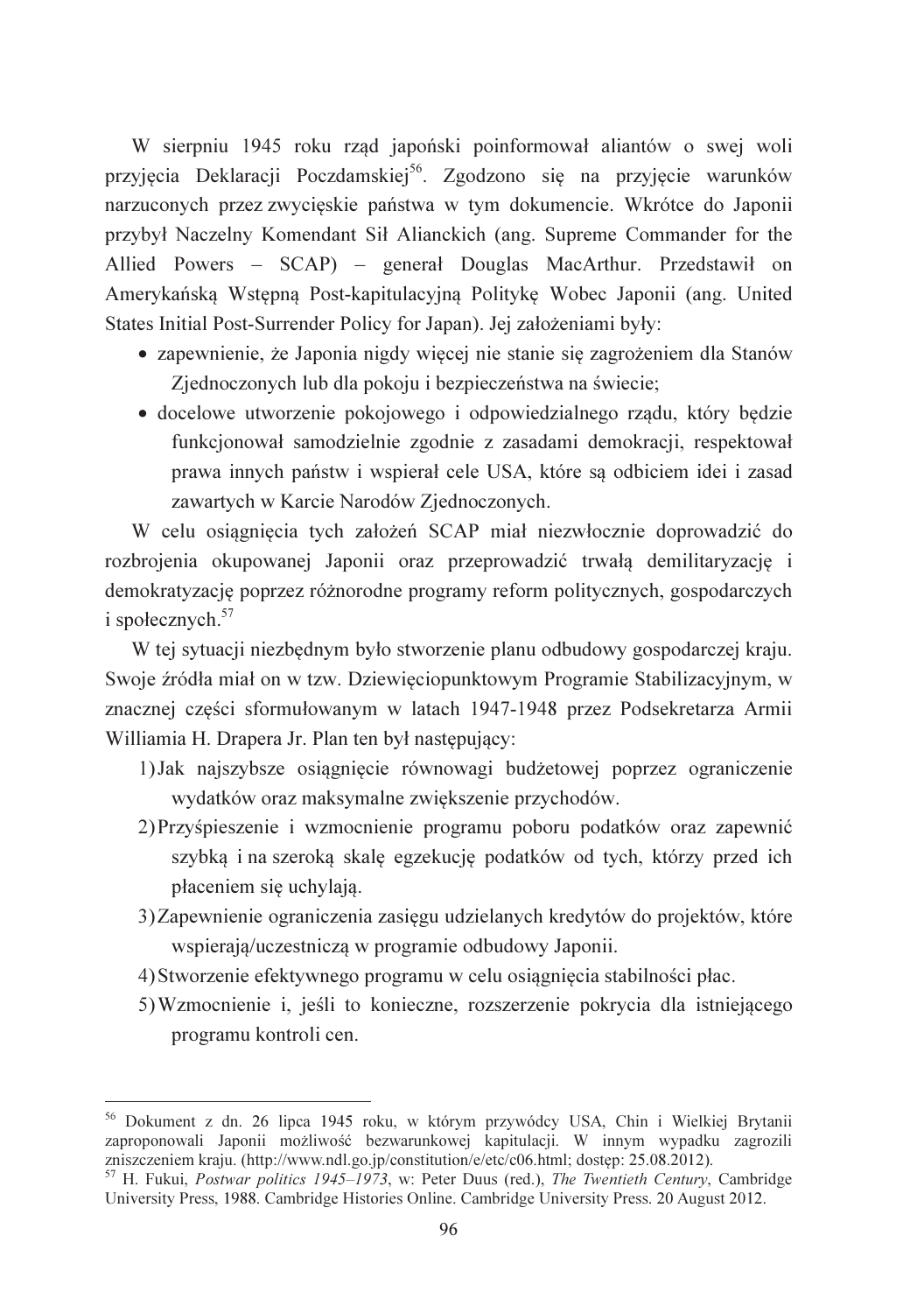- 6) Polepszenie działań w zakresie kontroli handlu zagranicznego oraz zacieśnienie istniejącego mechanizmu kontroli wymiany międzynarodowej w celu ich sprawnego włączenia do zakresu zadań instytucji japońskich.
- 7) Zwiększenie efektywności aktualnego systemu alokacji i racjonowania, w szczególności w celu maksymalizacji eksportu.
- 8) Zwiększenie produkcji wszystkich najważniejszych krajowych surowców oraz produktów przemysłowych.
- 9) Wzmocnienie efektywności programu gromadzenia żywności.<sup>58</sup>

Program wdrażany był jednak później przez doradcę ekonomicznego Prezydenta Harry Trumana – Josepha M. Dodge'a. Ten bankier z Detroit został wysłany przez Prezvdenta do Japonii na poczatku roku 1949 jako doradca finansowy generała MacArthura w celu wprowadzenia w życie programu stabilizacyjnego dla gospodarki japońskiej.<sup>59</sup> Plan ukierunkowany był na odbudowe gospodarcza, z naciskiem na kontrole inflacii oraz promowanie eksportu. $60$  Po raz koleiny zatem – tak jak w przypadku państw europejskich objętych pomocą w ramach Planu Marshalla – położono nacisk na przywrócenie normalnego funkcjonowania handlu zagranicznego wspieranego państwa.

Pod nazwą *Dodge Plan* (lub *Dodge Line*) program powojennej rekonstrukcji gospodarczej Japonii został ogłoszony na poczatku 1949 roku. Podstawowym jego założeniem była efektywna kontrola inflacji poprzez stabilizację waluty, zapobieganie wzrostowi wynagrodzeń oraz ograniczenie wydatków rządowych.<sup>61</sup> Poprowadziło to Japonię po ścieżce niskiej inflacji i wysokich oszczędności, dzięki której na przykład w roku 1995, czyli 50 lat po zakończeniu wojny, była drugim (po Stanach Zjednoczonych) gospodarczym mocarstwem na świecie.<sup>62</sup>

W wyniku wprowadzenia w życie planów rekonstrukcji powojenna Japonia doświadczyła reform, których wynikiem były<sup>63</sup>:

<sup>&</sup>lt;sup>58</sup> J. D. Savage, *The origins of budgetary preferences: The Dodge line and the balanced budget norm* in Japan, "Administration & Society", Jul 2002; s. 261.

<sup>&</sup>lt;sup>59</sup> Hugh T. Patrick, Monetary Policy in Japan's Economic Growth, 1945-1959, "Far Eastern Survey", , May, 1959, Vol. 28, No. 5s. 65-71, Published by: Institute of Pacific Relations.

 $^{60}$  S. J. Fuchs, Feeding the Japanese: food policy, land reform, and Japan's economic recovery, [w:] Mark E. Caprio, Yoneyuki Sugita, Democracy in occupied Japan: the U.S. occupation and Japanese politics and society, Routledge 2007, s. 28.<br><sup>61</sup> H. Fukui, *Economic Planning in Postwar Japan: A Case Study in Policy Making*, "Asian Survey",

Apr., 1972, Vol. 12, No. 4, s. 327-348, Published by: University of California Press.

 $62$  T. R. Reid, P. Blustein, Japan's 50-Year Miracle: Rubble to Riches; As Economic Growth Slows, Nation Is Not in a Celebratory Mood, "The Washington Post", August 15, 1995, Tuesday, A SECTION; s. A01.

<sup>&</sup>lt;sup>63</sup> J. Teranishi, J. Sachs, *Economic Recovery, Growth and Policies: 'Gradualism' in the Japanese* Context, "Economic Policy", Dec., 1994, Vol. 9, No. 19, Supplement: Lessons for Reform, s. 137-153,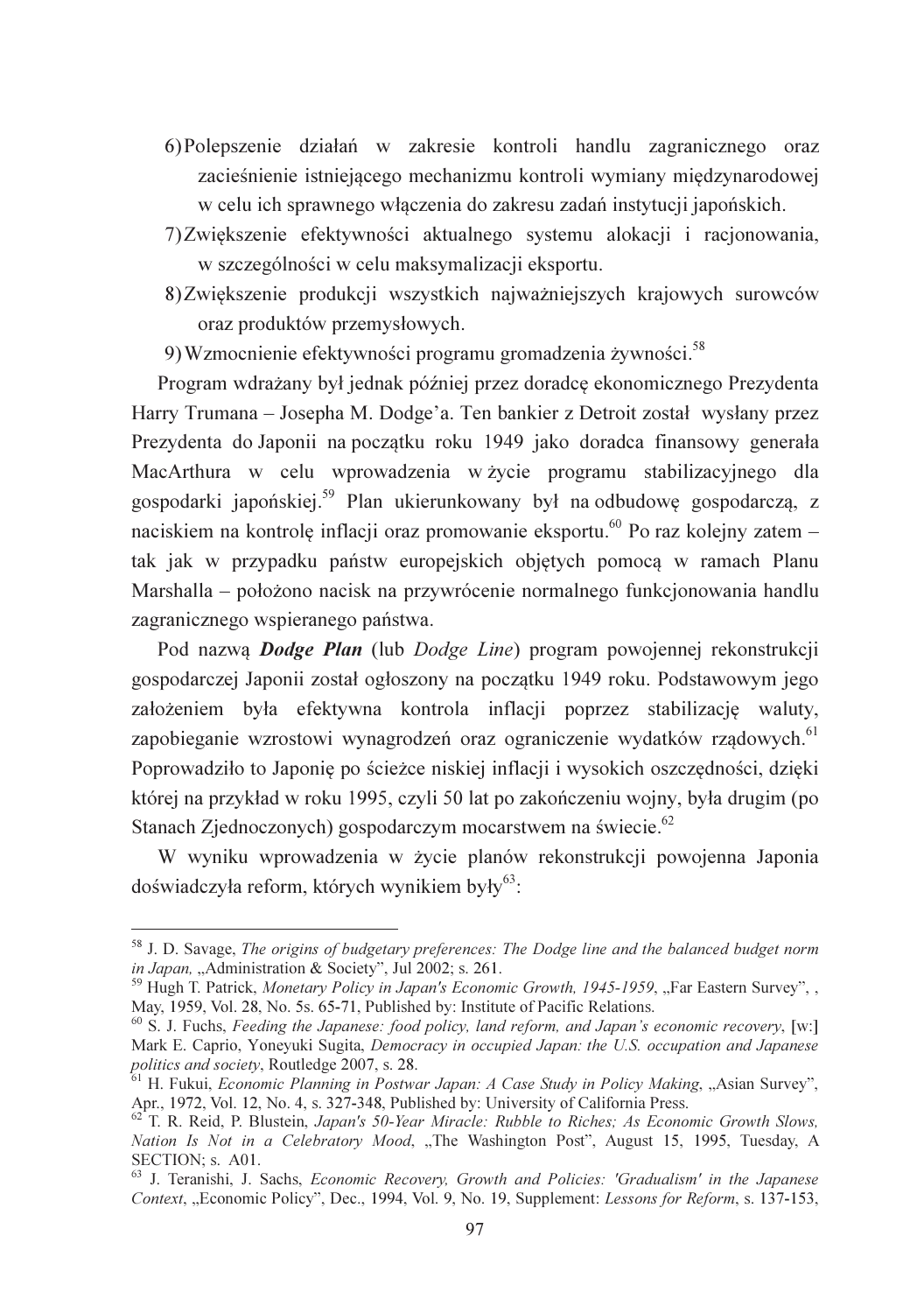- · demilitaryzacja przekierowanie przemysłu wojennego na produkcję cywilna:
- reforma rolna podział wielkich gospodarstw państwowych na mniejsze bedace własnościa farmerów;
- konkurencja podział wielkich konglomeratów przemysłowych na mniejsze, konkurujące przedsiębiorstwa;
- elastyczny rynek pracy efektywnie zarządzany przez managerów;
- $\bullet$  własność prywatna w miejsce państwowej;
- · stabilność makroekonomiczna zmniejszenie deficytu budżetowego, inflacji, stabilizacja kursu waluty;
- polityka przemysłowa oparta o zasady współpracy z grupami interesu:
- rozwój wymiany handlowej z zagranicą.

Plan Dodge'a został stworzony w celu osiągniecia nadwyżki budżetowej przez rząd centralny Japonii oraz ustabilizowania kursu wymiany waluty. Początkowo spowodował recesję, której wyrazem były spadki eksportu i inwestycji, redukcje personelu i spadek produkcji (a co za tym idzie i zamykanie fabryk). Jednakże skrupulatne wdrożenie planu zaowocowało sukcesem w postaci równowagi fiskalnej, usunięcia kontroli cen oraz trwałej ekspansji monetarnej. Choć polityka ta przyniosła zjawisko deflacji, stworzyła stabilne makroekonomicznie środowisko, które przyczyniło się do modernizacji japońskiej gospodarki.<sup>64</sup> Nie brak jednak głosów, iż tym, co tak naprawdę wyciągnęło japońską gospodarkę z powojennego kryzysu była wojna w Korei.<sup>65</sup> To właśnie konieczność zaopatrywania armii amerykańskiej niezwykle wzmogła popyt na produkty japońskie (w szczególności maszyny i tekstylia), których nie trzeba było transportować przez Pacyfik.<sup>66</sup>

W warunkach odbudowy gospodarczej odrodzeniu ulegała również polityka zagraniczna Japonii. I tutaj, jak przy reformach ekonomicznych, Amerykanie chcieli mieć swój udział. Japończycy jednak nie byli aż tak skłonni patrzeć w tym samym kierunku polityki międzynarodowej co USA. Generał MacArthur określił zmiane polityki amerykańskiej wobec okupowanej Japonii pod koniec lat 40 jako zwrot z karania w "przyjazne sterowanie przez opiekuńcza siłę". Celem tej polityki

Published by: Wiley-Blackwell on behalf of the Centre for Economic Policy Research, Center for Economic Studies, and the Maison des Sciences de l'Homme.

<sup>&</sup>lt;sup>64</sup> D. Vittas, Ch. Y. Je, Credit Policies: Lessons from Japan and Korea, "The World Bank Research Observer", Aug., 1996, Vol. 11, No. 2s., 277-298, Published by: Oxford University Press.

<sup>&</sup>lt;sup>65</sup> P. Hagan Kuwayama, *Success Story*, "The Wilson Quarterly" (1976-), Winter, 1982, Vol. 6, No. 1, s. 133-144, Published by: Wilson Quarterly.

<sup>66</sup> W. Góralski, Stany Zjednoczone - Japonia: 1945-1972: sojusz - współpraca - sprzeczności, Państwowe Wydawnictwo Naukowe, Warszawa 1976.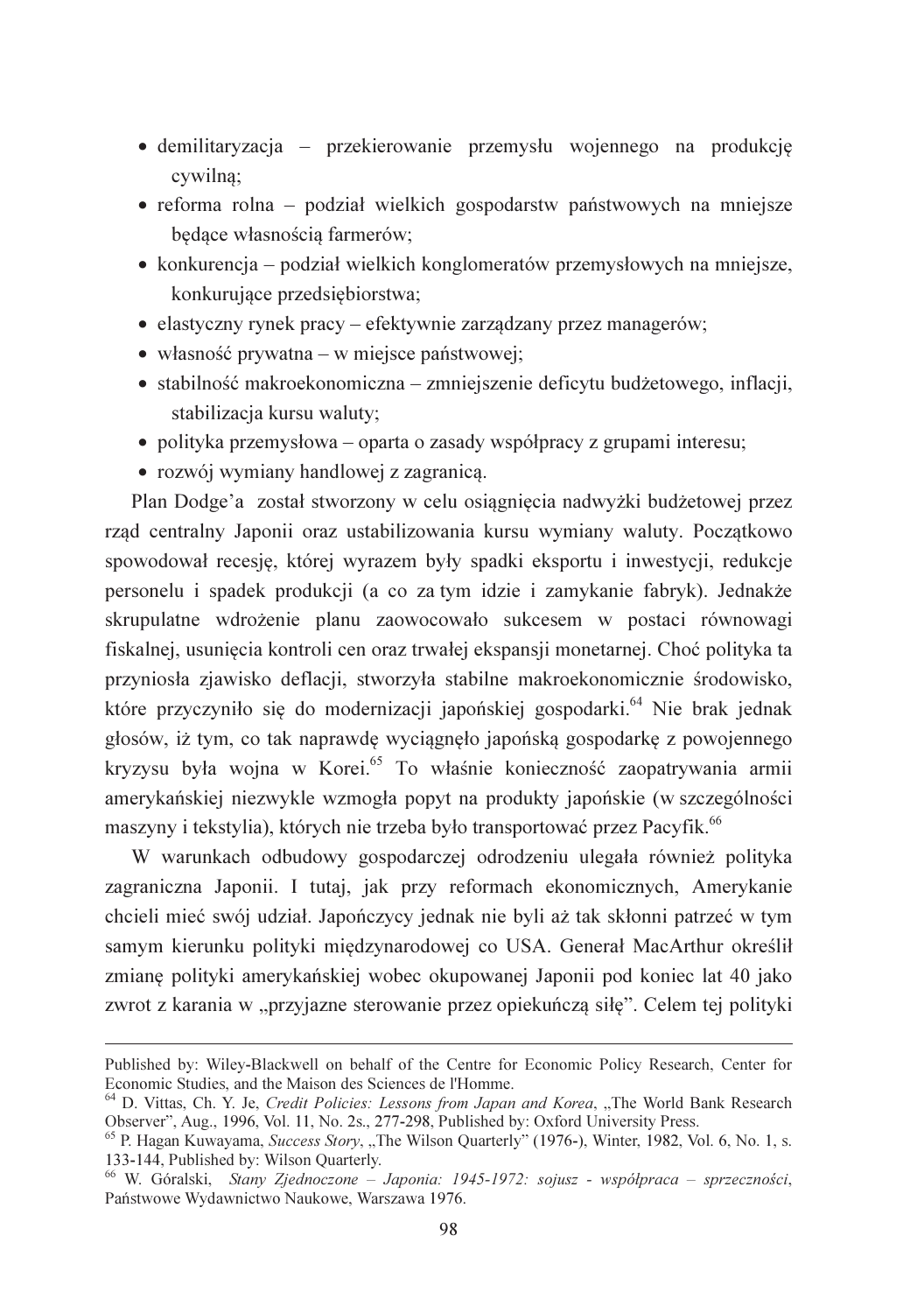było przekonanie Japonii, że jest ona również uczestnikiem Zimnej Wojny i może w niej uczestniczyć jako sprzymierzeńca Stanów Zjednoczonych. Jednakże w pierwszych latach powojennych takie "zaproszenie" nie było zachęcające dla Japończyków. Bo czego wówczas to państwo potrzebowało, to bycie neutralnym, z dala od "zimnej" czy "gorącej" wojny, aby mieć możliwość spokojnej rekonstrukcii.<sup>67</sup>

W wyniku wdrożenia założeń planów rekonstrukcji odrodziły się gospodarki kilku państw dotkniętych nieszczęściem II wojny światowej. Jak widać w powyższych przykładach nie tylko wojenni alianci mieli możliwość otrzymania amerykańskiej pomocy. Pokonana i okupowana przecież Japonia czy inicjatorzy działań wojennych – Niemcy – dostali szansę na pokojowe współistnienie na równej pozycji ekonomicznej i politycznej ze zwycięzcami. Dzięki otrzymanej pomocy wiele państw powróciło na rynek międzynarodowy jako samodzielni partnerzy handlowi. Stany Zjednoczone przeżyły boom gospodarczy dzięki znakomitym wynikom swojego handlu zagranicznego. A wszystko to miało jeden najważniejszy cel: nie dopuścić do dalszego rozprzestrzeniania się wpływów Związku Radzieckiego. Bo istniały państwa, których nie udało się już dla świata zachodniego "odzyskać" przez kolejnych kilkadziesiąt lat.

W ten sposób wyodrebniły się dwa nie tylko polityczne, ale i gospodarcze bloki państw i taki układ funkcjonował do 1989 roku.<sup>68</sup> Ustalenia konferencji jałtańskiej były jednoznaczne i określiły zasięg wpływów ZSRR w Europie. Próby włączenia do Planu Marshalla państw w radzieckiej strefie wpływów mogły doprowadzić do skrócenia nieco tego zasięgu. Ale nie powiodły się.

 $***$ 

Jeszcze w czasie trwania działań wojennych na frontach II wojny światowej podjęto – pod przewodnictwem Stanów Zjednoczonych - działania mające na celu określenie przyszłego porządku gospodarczego na świecie. W wyniku ustaleń konferencji w Bretton Woods z lipca 1944 roku powstały Międzynarodowy Fundusz Walutowy oraz Międzynarodowy Bank Odbudowy i Rozwoju (później: Bank Światowy). Instytucje te stały się swego rodzaju ramami, w których miała odbywać się powojenna współpraca gospodarcza państw. Wspierały odbudowę

 $67$  R. Guillain, *Japanese Uncertainties*, "International Affairs" (Royal Institute of International Affairs 1944-), Jul., 1950, Vol. 26, No. 3, s. 329-338, Published by: Wiley-Blackwell on behalf of the Royal Institute of International Affairs.

<sup>&</sup>lt;sup>68</sup> R. A. Pollard, *Economic security and the origins of the cold war 1945-1950*, Columbia University Press. New York 1985.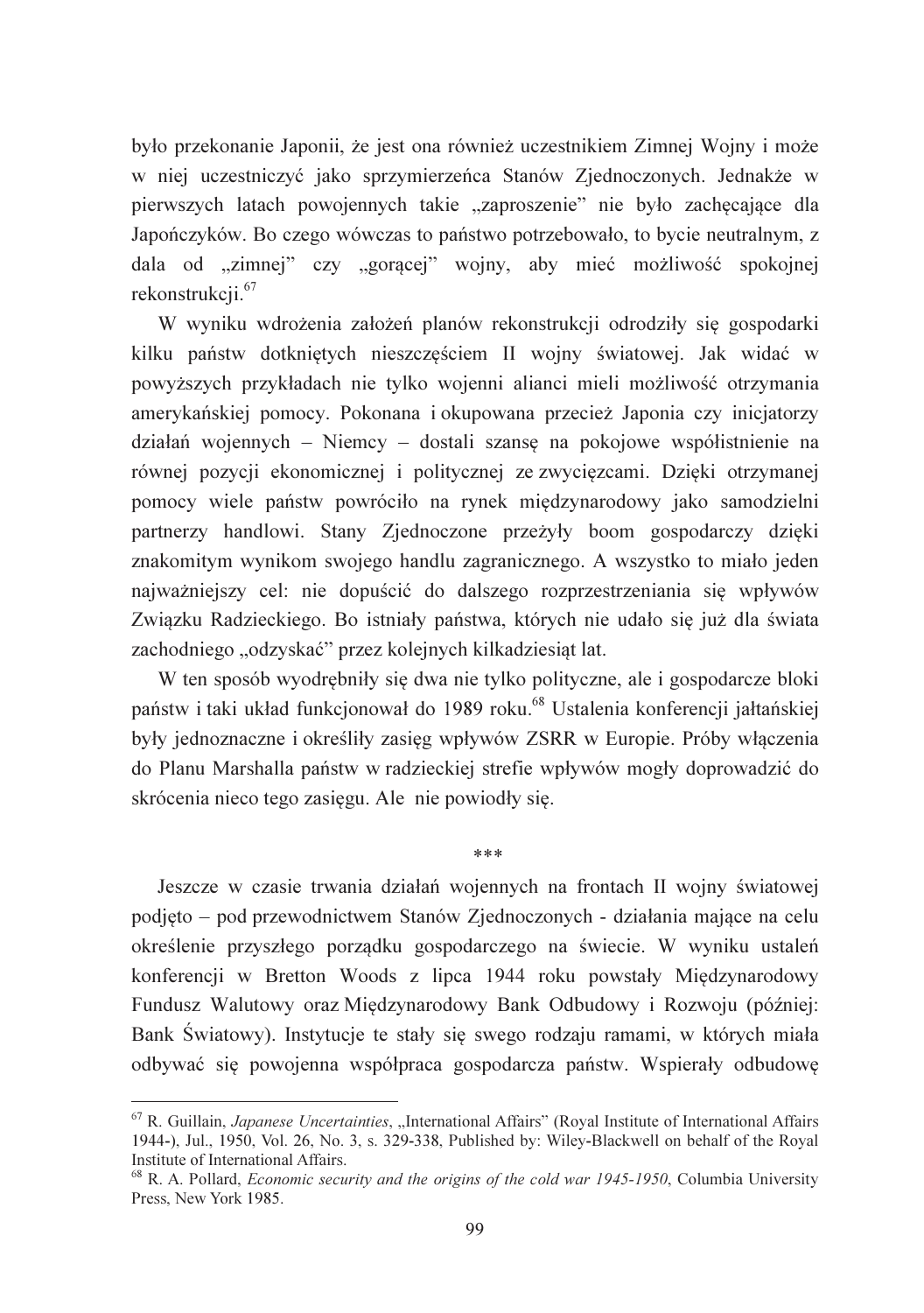zniszczonych wojna gospodarek. Ich stworzenie było niezbedne również dla przywrócenia normalnych warunków wymiany handlowej.

W stosunku do uczestników wojny w Europie oraz Japonii USA podjęły konkretne kroki. Dzieki środkom z Miedzynarodowego Funduszu Walutowego (gdzie największym donatorem były Stany Zjednoczone) oraz poprzez specjalne amerykańskie programu (Plan Marshalla oraz Plan Dodge'a), udało się doprowadzić w ciagu kilku lat do znaczącej odbudowy gospodarek tych państw. Dzieki temu państwa takiej, jak Wielka Brytania, Francja, Niemcy, Japonia, powróciły na rynek światowy jako silni partnerzy handlowi. I jako sojusznicy USA (również w sferze gospodarczej) w nowej sytuacji geopolitycznej. Tym bowiem, czego nie udało się osiągnać w powojennej polityce handlowej, było uzyskanie dostępu do rynków państw Europy Środkowej i Wschodniej. W związku z odmówieniem (wymuszonym przez ZSRR) przez te państwa przyjęcia wsparcia w ramach ERP, nie udało się powstrzymać odcięcia tej części Europy od świata zachodniego. Nie mogąc prowadzić swobodnego handlu z tą częścią świata, Stany Zjednoczone utraciły na kilkadziesiąt lat możliwość jakiegokolwiek wpływu na państwa politycznie i gospodarczo) uzależnione od Związku Radzieckiego.

Bezpośrednio po zakończeniu II wojny światowej Stany Zjednoczone, korzystając ze swej pozycji zwycięzcy, przystąpiły do budowy nowego gospodarczo-politycznego porządku w świecie. Przy użyciu narzędzi polityki gospodarczej (handlowej) udało się stworzyć system sojuszy, które za podstawę miały powiązania ekonomiczne. Ale sytuacja, w której Stany Zjednoczone posiadały dominujący głos w nowopowstałych organizacjach międzynarodowych oraz stworzyły bardzo silne powiązania swojej gospodarki z gospodarkami państw Europy Zachodniej, stanowiła jeden z filarów pozycji mocarstwowej, którą USA zajęły na kolejne kilkadziesiąt lat.

## **SUMMARY** US Foreign Policy After Second World War - One of the Way of Building **Superpower Position**

After the end of World War II the USA were the most powerful state in the world. Mostly because of the lack of war damages in its territory, and the fact, that the American industry became the main supplier for fighting sides of that war. This position gave the USA the opportunity to create a new world order, in which they could be in charge. To do that the United States played the leading role in the Bretton Woods Conference in 1944, that established the International Monetary Fund and the International Bank for Reconstruction and Development. For both